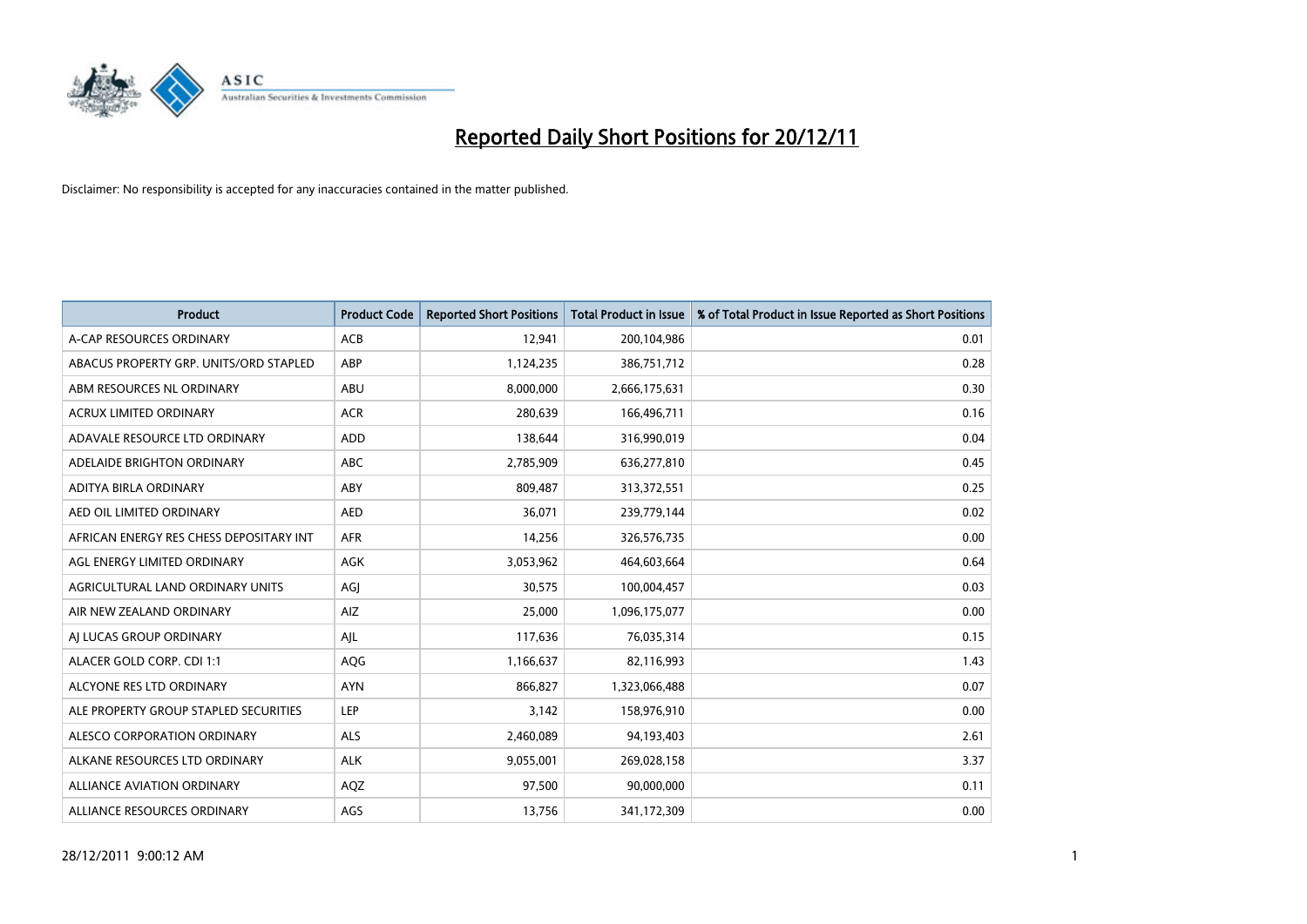

| <b>Product</b>                         | <b>Product Code</b> | <b>Reported Short Positions</b> | <b>Total Product in Issue</b> | % of Total Product in Issue Reported as Short Positions |
|----------------------------------------|---------------------|---------------------------------|-------------------------------|---------------------------------------------------------|
| ALLIED GOLD MIN PLC CDI 1:1            | <b>ALD</b>          | 74,329                          | 73,165,755                    | 0.10                                                    |
| ALLIED HEALTH LTD ORDINARY             | AHZ                 | 134,528                         | 656,382,383                   | 0.02                                                    |
| ALTONA MINING LTD ORDINARY             | <b>AOH</b>          | 906,859                         | 518,687,704                   | 0.18                                                    |
| ALUMINA LIMITED ORDINARY               | <b>AWC</b>          | 33,444,955                      | 2,440,196,187                 | 1.37                                                    |
| AMADEUS ENERGY ORDINARY                | AMU                 | 454.000                         | 274,786,018                   | 0.17                                                    |
| AMALGAMATED HOLDINGS ORDINARY          | AHD                 | 501                             | 157,533,146                   | 0.00                                                    |
| AMCOR LIMITED ORDINARY                 | <b>AMC</b>          | 4,697,881                       | 1,213,746,007                 | 0.40                                                    |
| AMP LIMITED ORDINARY                   | AMP                 | 7,990,669                       | 2,854,672,784                 | 0.26                                                    |
| AMPELLA MINING ORDINARY                | <b>AMX</b>          | 705,262                         | 205,985,108                   | 0.35                                                    |
| ANGLOGOLD ASHANTI CDI 5:1              | AGG                 | 1,000                           | 89,207,765                    | 0.00                                                    |
| ANSELL LIMITED ORDINARY                | <b>ANN</b>          | 2,970,048                       | 130,656,668                   | 2.25                                                    |
| ANTARES ENERGY LTD ORDINARY            | <b>AZZ</b>          | 157,546                         | 263,000,000                   | 0.06                                                    |
| ANZ BANKING GRP LTD ORDINARY           | ANZ                 | 14,961,331                      | 2,634,777,566                 | 0.56                                                    |
| APA GROUP STAPLED SECURITIES           | APA                 | 9,469,791                       | 639,334,625                   | 1.48                                                    |
| APEX MINERALS NL ORDINARY              | <b>AXM</b>          | 885,146                         | 5,550,243,713                 | 0.02                                                    |
| APN EUROPEAN RETAIL UNITS STAPLED SEC. | AEZ                 | 11,832                          | 544,910,660                   | 0.00                                                    |
| APN NEWS & MEDIA ORDINARY              | <b>APN</b>          | 26,695,105                      | 630,211,415                   | 4.22                                                    |
| AQUARIUS PLATINUM. ORDINARY            | <b>AQP</b>          | 3,904,934                       | 470,312,578                   | 0.81                                                    |
| AOUILA RESOURCES BONUS DEFERRED        | AQABB               | 305,051                         | 37,436,849                    | 0.79                                                    |
| AOUILA RESOURCES ORDINARY              | <b>AQA</b>          | 6,589,690                       | 374,368,499                   | 1.72                                                    |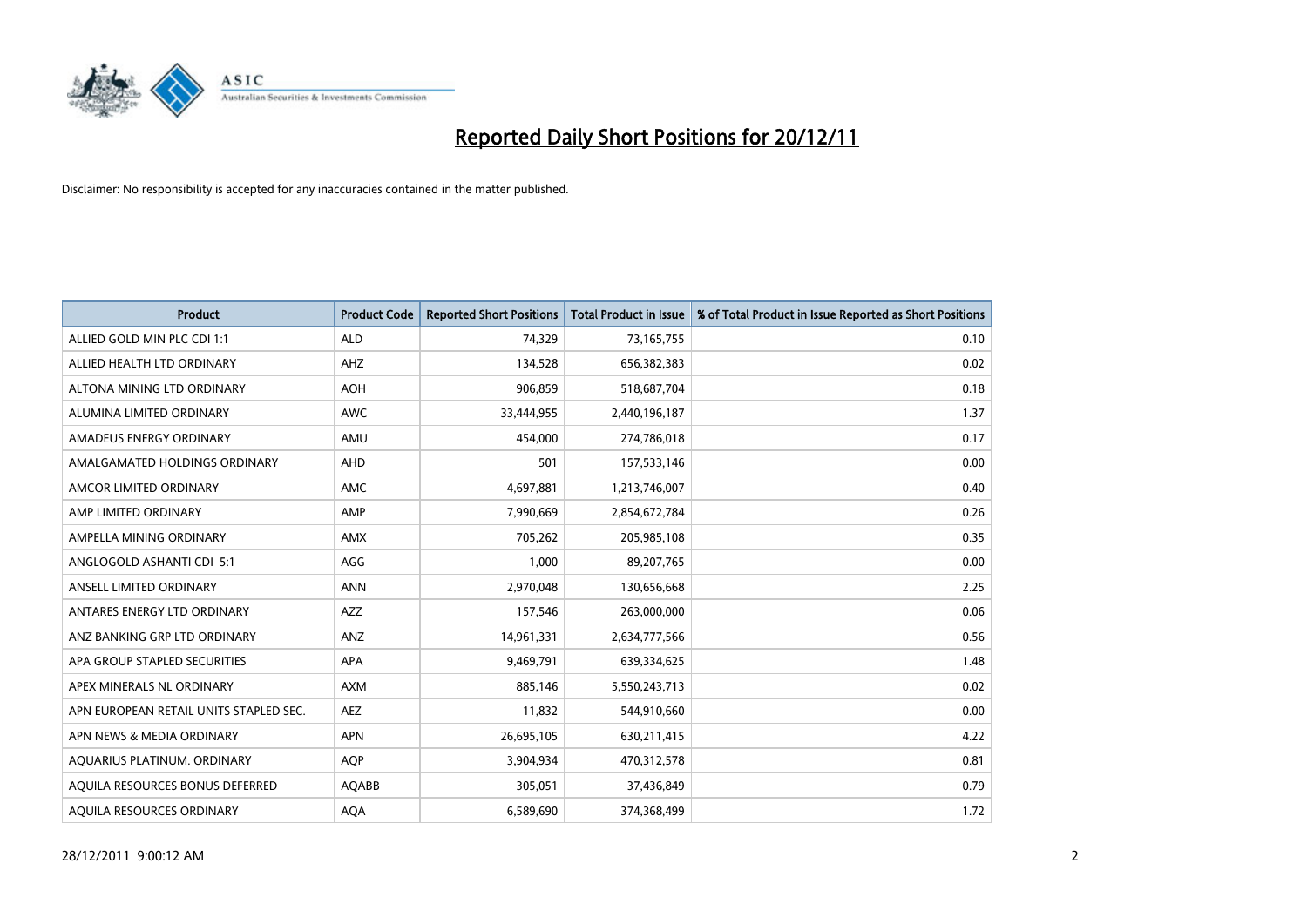

| <b>Product</b>                          | <b>Product Code</b> | <b>Reported Short Positions</b> | <b>Total Product in Issue</b> | % of Total Product in Issue Reported as Short Positions |
|-----------------------------------------|---------------------|---------------------------------|-------------------------------|---------------------------------------------------------|
| ARAFURA RESOURCE LTD ORDINARY           | <b>ARU</b>          | 11,998,893                      | 367,980,342                   | 3.24                                                    |
| ARB CORPORATION ORDINARY                | <b>ARP</b>          | 14,551                          | 72,481,302                    | 0.01                                                    |
| ARDENT LEISURE GROUP STAPLED SECURITIES | AAD                 | 519,040                         | 324,236,390                   | 0.15                                                    |
| ARISTOCRAT LEISURE ORDINARY             | ALL                 | 23,266,618                      | 543,181,024                   | 4.30                                                    |
| ASCIANO LIMITED ORDINARY                | <b>AIO</b>          | 3,447,759                       | 975,385,664                   | 0.35                                                    |
| ASG GROUP LIMITED ORDINARY              | <b>ASZ</b>          | 171,613                         | 171,456,889                   | 0.10                                                    |
| ASPEN GROUP ORD/UNITS STAPLED           | <b>APZ</b>          | 1,064,408                       | 591,084,183                   | 0.18                                                    |
| ASPIRE MINING LTD ORDINARY              | <b>AKM</b>          | 590,100                         | 620,594,556                   | 0.10                                                    |
| <b>ASTON RES LTD ORDINARY</b>           | <b>AZT</b>          | 614,391                         | 204,668,861                   | 0.30                                                    |
| ASTRO JAP PROP GROUP STAPLED SECURITIES | AIA                 | 22,295                          | 58,445,002                    | 0.03                                                    |
| ASX LIMITED ORDINARY                    | ASX                 | 2,250,626                       | 175,136,729                   | 1.26                                                    |
| ATLAS IRON LIMITED ORDINARY             | AGO                 | 17,041,917                      | 894,684,560                   | 1.88                                                    |
| AURORA OIL & GAS ORDINARY               | <b>AUT</b>          | 11,643,582                      | 411,655,343                   | 2.81                                                    |
| AUSDRILL LIMITED ORDINARY               | ASL                 | 89,862                          | 303,188,155                   | 0.02                                                    |
| AUSENCO LIMITED ORDINARY                | <b>AAX</b>          | 1,389,923                       | 123,258,843                   | 1.12                                                    |
| AUSTAL LIMITED ORDINARY                 | ASB                 | 244,131                         | 188,069,638                   | 0.13                                                    |
| AUSTAR UNITED ORDINARY                  | <b>AUN</b>          | 12,845,680                      | 1,271,505,737                 | 1.01                                                    |
| AUSTBROKERS HOLDINGS ORDINARY           | <b>AUB</b>          | 2                               | 55,545,576                    | 0.00                                                    |
| AUSTIN ENGINEERING ORDINARY             | <b>ANG</b>          | 50,805                          | 72,314,403                    | 0.06                                                    |
| <b>AUSTRALAND ASSETS ASSETS</b>         | AAZPB               | 1,168                           | 2,750,000                     | 0.04                                                    |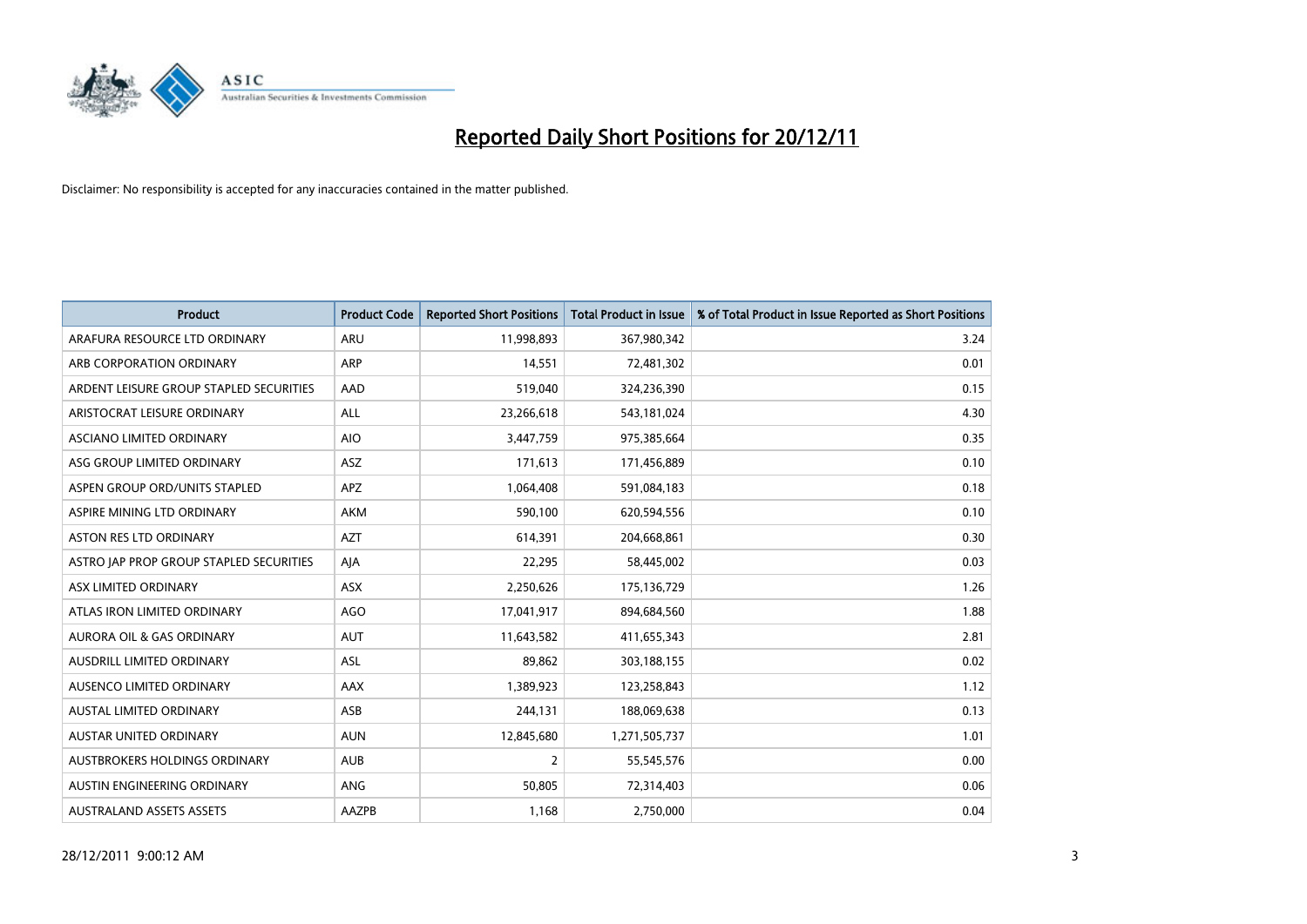

| <b>Product</b>                       | <b>Product Code</b> | <b>Reported Short Positions</b> | <b>Total Product in Issue</b> | % of Total Product in Issue Reported as Short Positions |
|--------------------------------------|---------------------|---------------------------------|-------------------------------|---------------------------------------------------------|
| AUSTRALAND PROPERTY STAPLED SECURITY | <b>ALZ</b>          | 719,892                         | 576,846,597                   | 0.11                                                    |
| AUSTRALIAN AGRICULT, ORDINARY        | AAC                 | 941,252                         | 312,892,824                   | 0.29                                                    |
| <b>AUSTRALIAN EDUCATION UNITS</b>    | <b>AEU</b>          | 625,000                         | 175,465,397                   | 0.36                                                    |
| AUSTRALIAN INFRASTR. UNITS/ORDINARY  | <b>AIX</b>          | 12,021,109                      | 620,733,944                   | 1.93                                                    |
| AUSTRALIAN MINES LTD ORDINARY        | <b>AUZ</b>          | 1,400,000                       | 636,910,317                   | 0.22                                                    |
| AUSTRALIAN PHARM, ORDINARY           | API                 | 695,790                         | 488,115,883                   | 0.14                                                    |
| AUTOMOTIVE HOLDINGS ORDINARY         | <b>AHE</b>          | 3.998                           | 260,579,682                   | 0.00                                                    |
| AVEXA LIMITED ORDINARY               | <b>AVX</b>          | 243,657                         | 847,688,779                   | 0.03                                                    |
| AWE LIMITED ORDINARY                 | <b>AWE</b>          | 1,957,762                       | 521,871,941                   | 0.38                                                    |
| AZUMAH RESOURCES ORDINARY            | <b>AZM</b>          | 306,278                         | 282,020,356                   | 0.11                                                    |
| <b>BANDANNA ENERGY ORDINARY</b>      | <b>BND</b>          | 1,660,710                       | 528,481,199                   | 0.31                                                    |
| BANK OF QUEENSLAND. ORDINARY         | <b>BOQ</b>          | 10,602,880                      | 225,369,547                   | 4.69                                                    |
| <b>BANNERMAN RESOURCES ORDINARY</b>  | <b>BMN</b>          | 1,495,087                       | 234,435,934                   | 0.64                                                    |
| <b>BASE RES LIMITED ORDINARY</b>     | <b>BSE</b>          | 1,272,218                       | 460,440,029                   | 0.28                                                    |
| <b>BATHURST RESOURCES ORDINARY</b>   | <b>BTU</b>          | 13,942,348                      | 689,447,997                   | 2.01                                                    |
| <b>BAUXITE RESOURCE LTD ORDINARY</b> | <b>BAU</b>          | 14.000                          | 235,379,896                   | 0.01                                                    |
| <b>BC IRON LIMITED ORDINARY</b>      | <b>BCI</b>          | 380,563                         | 95,311,000                    | 0.40                                                    |
| BEACH ENERGY LIMITED ORDINARY        | <b>BPT</b>          | 6,398,131                       | 1,107,635,932                 | 0.57                                                    |
| BEADELL RESOURCE LTD ORDINARY        | <b>BDR</b>          | 4,779,614                       | 657,906,946                   | 0.72                                                    |
| BENDIGO AND ADELAIDE ORDINARY        | <b>BEN</b>          | 7,341,211                       | 365,831,662                   | 1.99                                                    |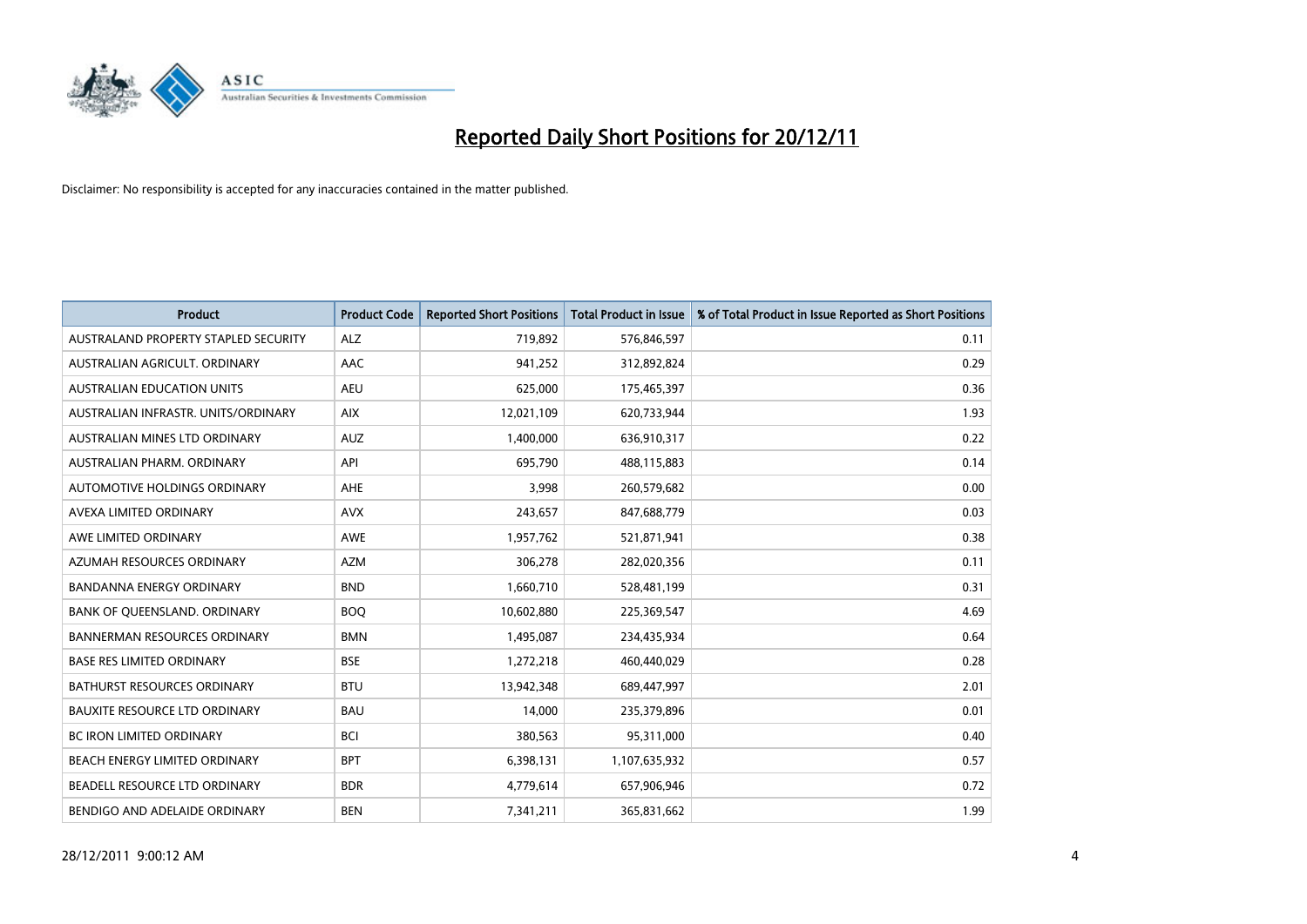

| <b>Product</b>                       | <b>Product Code</b> | <b>Reported Short Positions</b> | <b>Total Product in Issue</b> | % of Total Product in Issue Reported as Short Positions |
|--------------------------------------|---------------------|---------------------------------|-------------------------------|---------------------------------------------------------|
| BERKELEY RESOURCES ORDINARY          | <b>BKY</b>          | 361,763                         | 174,298,273                   | 0.21                                                    |
| BETASHARES ASX RES ETF UNITS         | <b>ORE</b>          | 88,220                          | 4,219,665                     | 2.09                                                    |
| <b>BHP BILLITON LIMITED ORDINARY</b> | <b>BHP</b>          | 29,312,391                      | 3,211,691,105                 | 0.87                                                    |
| <b>BILLABONG ORDINARY</b>            | <b>BBG</b>          | 28,968,451                      | 255,102,103                   | 11.35                                                   |
| <b>BIONOMICS LIMITED ORDINARY</b>    | <b>BNO</b>          | 4,393                           | 344,781,779                   | 0.00                                                    |
| <b>BIOTA HOLDINGS ORDINARY</b>       | <b>BTA</b>          | 1,490,440                       | 181,703,711                   | 0.82                                                    |
| <b>BISALLOY STEEL ORDINARY</b>       | <b>BIS</b>          | 84,480                          | 216,455,965                   | 0.04                                                    |
| BKI INVESTMENT LTD ORDINARY          | <b>BKI</b>          | 508                             | 425,549,573                   | 0.00                                                    |
| <b>BLACKTHORN RESOURCES ORDINARY</b> | <b>BTR</b>          | 35,848                          | 122,918,000                   | 0.03                                                    |
| <b>BLUESCOPE STEEL LTD ORDINARY</b>  | <b>BSL</b>          | 104,531,760                     | 2,700,192,934                 | 3.85                                                    |
| <b>BOART LONGYEAR ORDINARY</b>       | <b>BLY</b>          | 3,303,829                       | 461,163,412                   | 0.71                                                    |
| <b>BOOM LOGISTICS ORDINARY</b>       | <b>BOL</b>          | 337,999                         | 468,663,585                   | 0.07                                                    |
| <b>BORAL LIMITED, ORDINARY</b>       | <b>BLD</b>          | 30,567,571                      | 744,729,957                   | 4.11                                                    |
| BOTSWANA METALS LTD ORDINARY         | <b>BML</b>          | 7,000                           | 143,717,013                   | 0.00                                                    |
| <b>BOW ENERGY LIMITED ORDINARY</b>   | <b>BOW</b>          | 616,504                         | 361,926,672                   | 0.17                                                    |
| <b>BRADKEN LIMITED ORDINARY</b>      | <b>BKN</b>          | 2,399,464                       | 166,624,800                   | 1.43                                                    |
| <b>BRAMBLES LIMITED ORDINARY</b>     | <b>BXB</b>          | 12,714,522                      | 1,480,328,057                 | 0.84                                                    |
| BREVILLE GROUP LTD ORDINARY          | <b>BRG</b>          | 2,739                           | 130,095,322                   | 0.00                                                    |
| <b>BRICKWORKS LIMITED ORDINARY</b>   | <b>BKW</b>          | 60,400                          | 147,567,333                   | 0.04                                                    |
| <b>BROCKMAN RESOURCES ORDINARY</b>   | <b>BRM</b>          | 114,303                         | 144,803,151                   | 0.07                                                    |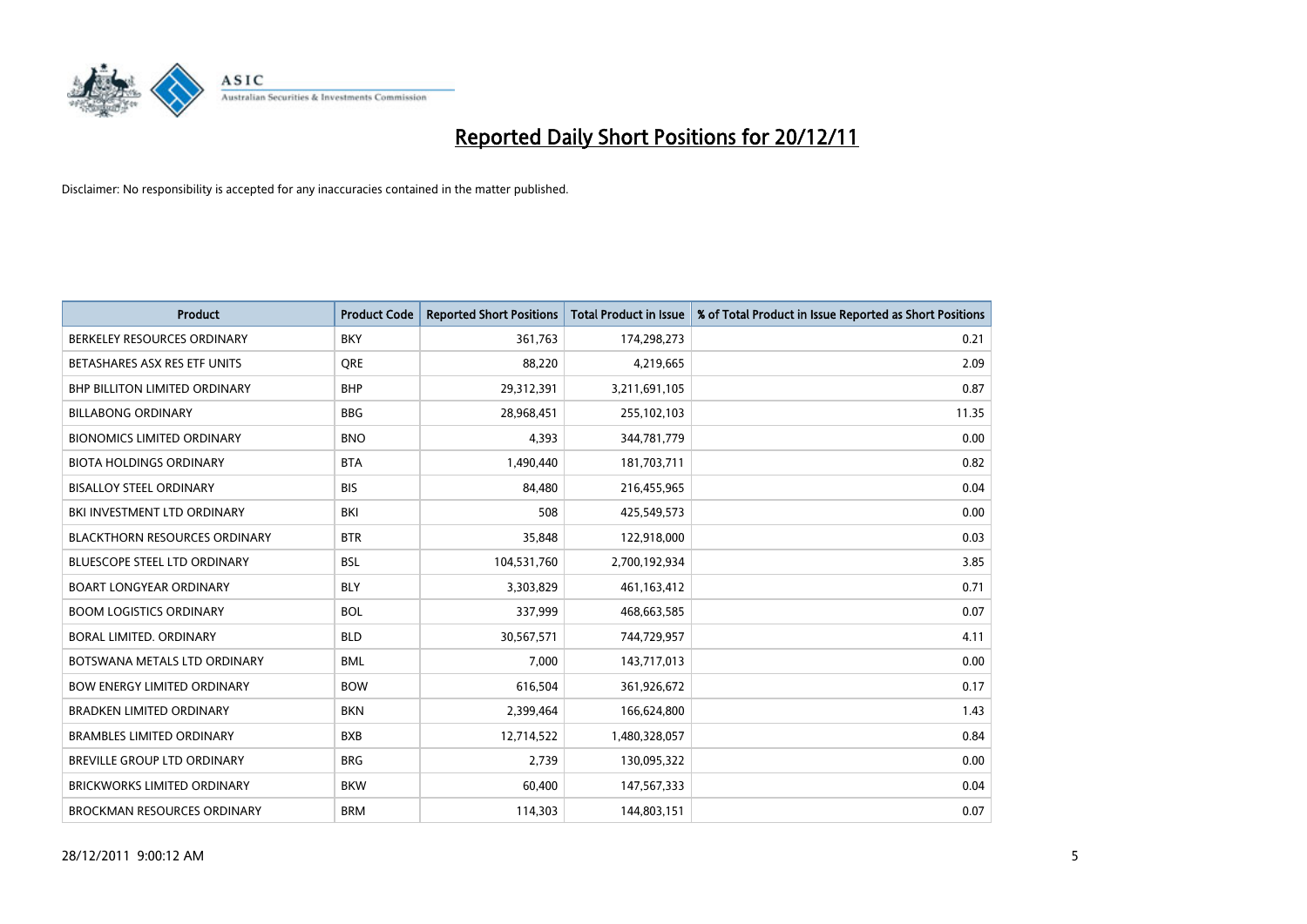

| <b>Product</b>                             | <b>Product Code</b> | <b>Reported Short Positions</b> | <b>Total Product in Issue</b> | % of Total Product in Issue Reported as Short Positions |
|--------------------------------------------|---------------------|---------------------------------|-------------------------------|---------------------------------------------------------|
| BT INVESTMENT MNGMNT ORDINARY              | <b>BTT</b>          | 1,128,959                       | 267,906,977                   | 0.42                                                    |
| <b>BURU ENERGY ORDINARY</b>                | <b>BRU</b>          | 5,768,649                       | 214,625,477                   | 2.69                                                    |
| <b>BWP TRUST ORDINARY UNITS</b>            | <b>BWP</b>          | 613,962                         | 520,012,793                   | 0.12                                                    |
| CABCHARGE AUSTRALIA ORDINARY               | CAB                 | 565,557                         | 120,437,014                   | 0.48                                                    |
| CALTEX AUSTRALIA ORDINARY                  | <b>CTX</b>          | 6,466,288                       | 270,000,000                   | 2.40                                                    |
| <b>CAMPBELL BROTHERS ORDINARY</b>          | <b>CPB</b>          | 696,808                         | 67,503,411                    | 1.04                                                    |
| CAPE LAMBERT RES LTD ORDINARY              | <b>CFE</b>          | 839.296                         | 688,108,792                   | 0.11                                                    |
| CARABELLA RES LTD ORDINARY                 | <b>CLR</b>          | 5,048                           | 123,101,882                   | 0.00                                                    |
| <b>CARBON ENERGY ORDINARY</b>              | <b>CNX</b>          | 436,128                         | 768,126,960                   | 0.05                                                    |
| <b>CARDNO LIMITED ORDINARY</b>             | <b>CDD</b>          | 7.835                           | 112,883,692                   | 0.00                                                    |
| CARNARVON PETROLEUM ORDINARY               | <b>CVN</b>          | 1,740,340                       | 693,320,634                   | 0.25                                                    |
| <b>CARNEGIE WAVE ENERGY ORDINARY</b>       | <b>CWE</b>          | 83,000                          | 901,487,627                   | 0.01                                                    |
| <b>CARPATHIAN RESOURCES ORDINARY</b>       | <b>CPN</b>          | 75.000                          | 304,535,101                   | 0.02                                                    |
| CARPENTARIA EXP. LTD ORDINARY              | CAP                 | 9.777                           | 98,991,301                    | 0.01                                                    |
| CARSALES.COM LTD ORDINARY                  | <b>CRZ</b>          | 12,842,446                      | 233,114,223                   | 5.52                                                    |
| <b>CASH CONVERTERS ORDINARY</b>            | CCV                 | 5,296                           | 379,761,025                   | 0.00                                                    |
| <b>CASPIAN OIL &amp; GAS ORDINARY</b>      | <b>CIG</b>          | 50,000                          | 1,331,500,513                 | 0.00                                                    |
| <b>CELLNET GROUP ORDINARY</b>              | <b>CLT</b>          | 1,342                           | 60,978,107                    | 0.00                                                    |
| CENTRAL PETROLEUM ORDINARY                 | <b>CTP</b>          | 11,455                          | 1,073,304,842                 | 0.00                                                    |
| <b>CENTRO PROPERTIES UNITS/ORD STAPLED</b> | <b>CNP</b>          | 2,537                           | 972,414,514                   | 0.00                                                    |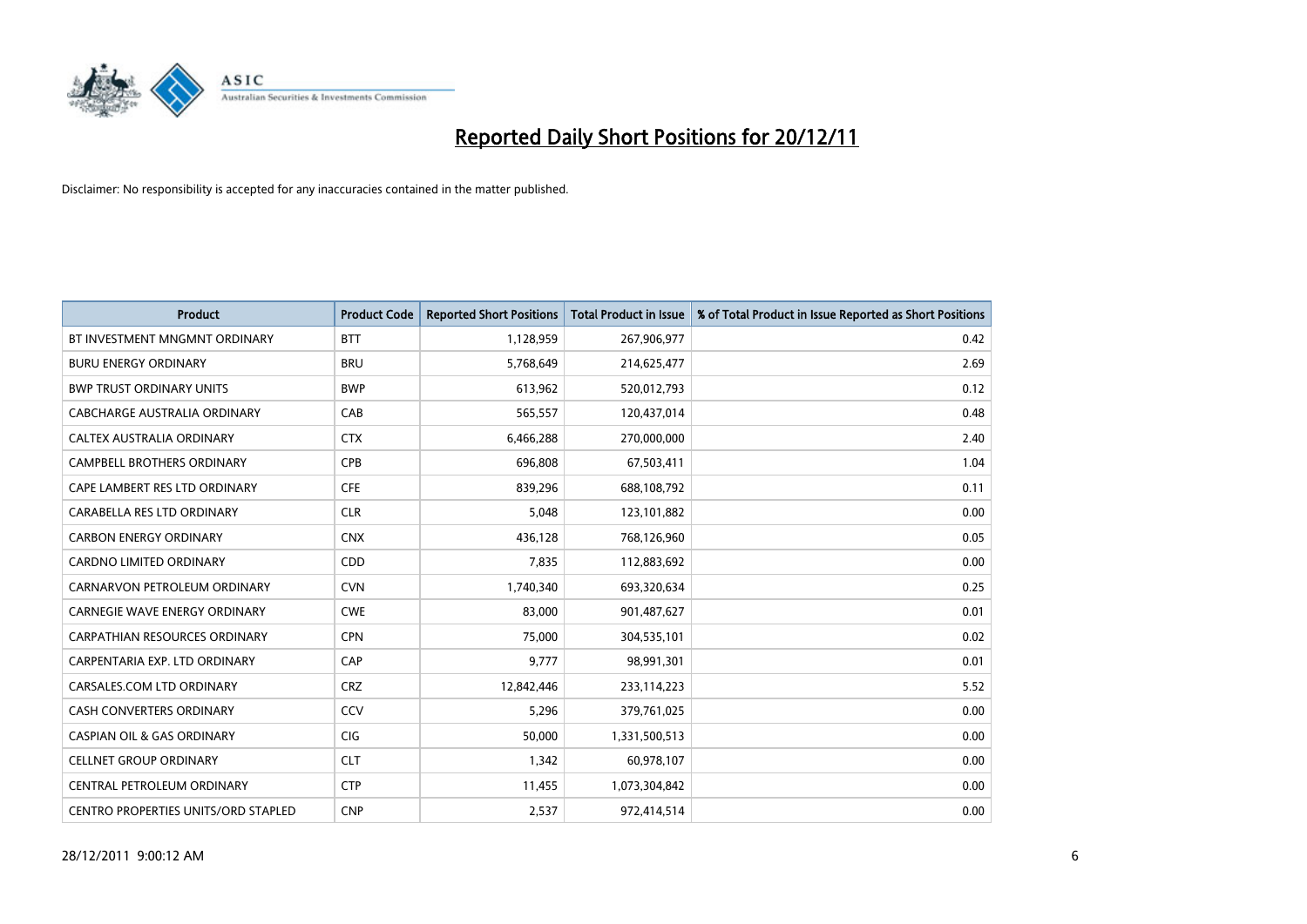

| <b>Product</b>                           | <b>Product Code</b> | <b>Reported Short Positions</b> | <b>Total Product in Issue</b> | % of Total Product in Issue Reported as Short Positions |
|------------------------------------------|---------------------|---------------------------------|-------------------------------|---------------------------------------------------------|
| CENTRO RETAIL AUST ORD/UNIT STAPLED SEC  | <b>CRF</b>          | 718,401                         | 1,340,723,189                 | 0.06                                                    |
| CENTRO RETAIL GROUP STAPLED SECURITIES   | <b>CER</b>          | 452,940                         | 2,286,399,424                 | 0.02                                                    |
| <b>CERAMIC FUEL CELLS ORDINARY</b>       | CFU                 | 357,428                         | 1,366,298,863                 | 0.03                                                    |
| CFS RETAIL PROPERTY UNITS                | <b>CFX</b>          | 85,184,017                      | 2,839,591,911                 | 3.00                                                    |
| CGA MINING LIMITED ORDINARY              | <b>CGX</b>          | 10.631                          | 333,475,726                   | 0.00                                                    |
| <b>CHALICE GOLD MINES ORDINARY</b>       | <b>CHN</b>          | 200                             | 250,030,886                   | 0.00                                                    |
| CHALLENGER DIV.PRO. STAPLED UNITS        | <b>CDI</b>          | 96,520                          | 883,903,667                   | 0.00                                                    |
| <b>CHALLENGER INFRAST, STAPLED UNITS</b> | <b>CIF</b>          | 45,571                          | 316,223,785                   | 0.01                                                    |
| CHALLENGER LIMITED ORDINARY              | <b>CGF</b>          | 6,794,703                       | 552,513,723                   | 1.22                                                    |
| CHANDLER MACLEOD LTD ORDINARY            | <b>CMG</b>          | 11,970                          | 466,466,720                   | 0.00                                                    |
| CHARTER HALL GROUP STAPLED US PROHIBIT.  | CHC                 | 247,449                         | 308,040,283                   | 0.07                                                    |
| <b>CHARTER HALL OFFICE UNIT</b>          | CQ <sub>O</sub>     | 6,201,289                       | 493,319,730                   | 1.25                                                    |
| <b>CHARTER HALL RETAIL UNITS</b>         | <b>COR</b>          | 1,864,183                       | 299,628,571                   | 0.62                                                    |
| <b>CHORUS LIMITED ORDINARY</b>           | <b>CNU</b>          | 1,501,935                       | 385,082,123                   | 0.38                                                    |
| CITIGOLD CORP LTD ORDINARY               | <b>CTO</b>          | 1,582,665                       | 1,105,078,301                 | 0.14                                                    |
| CLINUVEL PHARMACEUT, ORDINARY            | CUV                 | 4,127                           | 30,844,206                    | 0.01                                                    |
| <b>CLOUGH LIMITED ORDINARY</b>           | <b>CLO</b>          | 129,427                         | 769,416,269                   | 0.02                                                    |
| COAL OF AFRICA LTD ORDINARY              | <b>CZA</b>          | 429,313                         | 662,284,573                   | 0.06                                                    |
| <b>COALSPUR MINES LTD ORDINARY</b>       | <b>CPL</b>          | 944,846                         | 579,768,744                   | 0.16                                                    |
| COCA-COLA AMATIL ORDINARY                | <b>CCL</b>          | 11.439.047                      | 759,567,552                   | 1.49                                                    |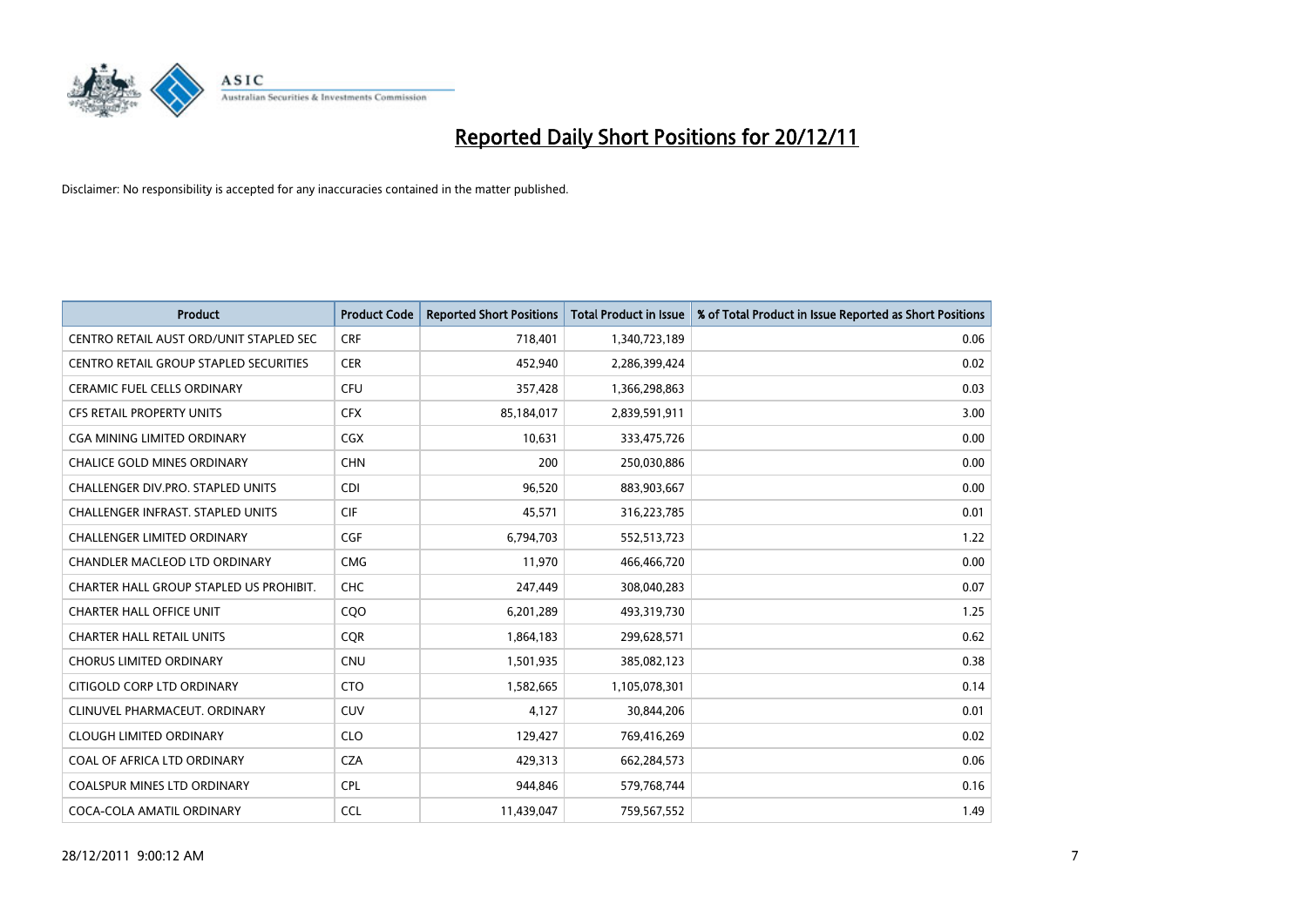

| <b>Product</b>                          | <b>Product Code</b> | <b>Reported Short Positions</b> | <b>Total Product in Issue</b> | % of Total Product in Issue Reported as Short Positions |
|-----------------------------------------|---------------------|---------------------------------|-------------------------------|---------------------------------------------------------|
| <b>COCHLEAR LIMITED ORDINARY</b>        | <b>COH</b>          | 3,946,079                       | 56,902,433                    | 6.95                                                    |
| COCKATOO COAL ORDINARY                  | <b>COK</b>          | 7,161,978                       | 1,016,196,908                 | 0.70                                                    |
| <b>COFFEY INTERNATIONAL ORDINARY</b>    | <b>COF</b>          | 6,195                           | 239,260,027                   | 0.00                                                    |
| <b>COKAL LTD ORDINARY</b>               | <b>CKA</b>          | 412,719                         | 173,845,134                   | 0.24                                                    |
| COMMONWEALTH BANK, ORDINARY             | <b>CBA</b>          | 32,231,473                      | 1,581,280,593                 | 2.03                                                    |
| COMMONWEALTH PROP ORDINARY UNITS        | <b>CPA</b>          | 23,257,671                      | 2,458,123,552                 | 0.93                                                    |
| <b>COMPASS RESOURCES ORDINARY</b>       | <b>CMR</b>          | 115,000                         | 1,403,744,100                 | 0.00                                                    |
| <b>COMPUTERSHARE LTD ORDINARY</b>       | <b>CPU</b>          | 6,018,701                       | 555,664,059                   | 1.06                                                    |
| CONSOLIDATED MEDIA. ORDINARY            | <b>CMI</b>          | 1,537,804                       | 561,834,996                   | 0.27                                                    |
| <b>CONTANGO MICROCAP ORDINARY</b>       | <b>CTN</b>          | 7,500                           | 147,467,406                   | 0.01                                                    |
| CONTINENTAL COAL LTD ORDINARY           | <b>CCC</b>          | 47,735                          | 399,224,054                   | 0.01                                                    |
| <b>COOPER ENERGY LTD ORDINARY</b>       | COE                 | 1,858,594                       | 292,576,001                   | 0.64                                                    |
| <b>COPPER STRIKE LTD ORDINARY</b>       | <b>CSE</b>          | 714                             | 129,455,571                   | 0.00                                                    |
| <b>CORDLIFE LIMITED ORDINARY</b>        | CBB                 |                                 | 150,887,354                   | 0.00                                                    |
| <b>CREDIT CORP GROUP ORDINARY</b>       | CCP                 | 22,946                          | 45,571,114                    | 0.05                                                    |
| <b>CROMWELL PROP STAPLED SECURITIES</b> | <b>CMW</b>          | 420,748                         | 968,904,031                   | 0.04                                                    |
| <b>CROWN LIMITED ORDINARY</b>           | <b>CWN</b>          | 2,220,566                       | 728,394,185                   | 0.30                                                    |
| <b>CSG LIMITED ORDINARY</b>             | CSV                 | 544,550                         | 282,567,499                   | 0.20                                                    |
| <b>CSL LIMITED ORDINARY</b>             | <b>CSL</b>          | 5,917,645                       | 523,403,301                   | 1.13                                                    |
| <b>CSR LIMITED ORDINARY</b>             | <b>CSR</b>          | 17,529,203                      | 506,000,315                   | 3.45                                                    |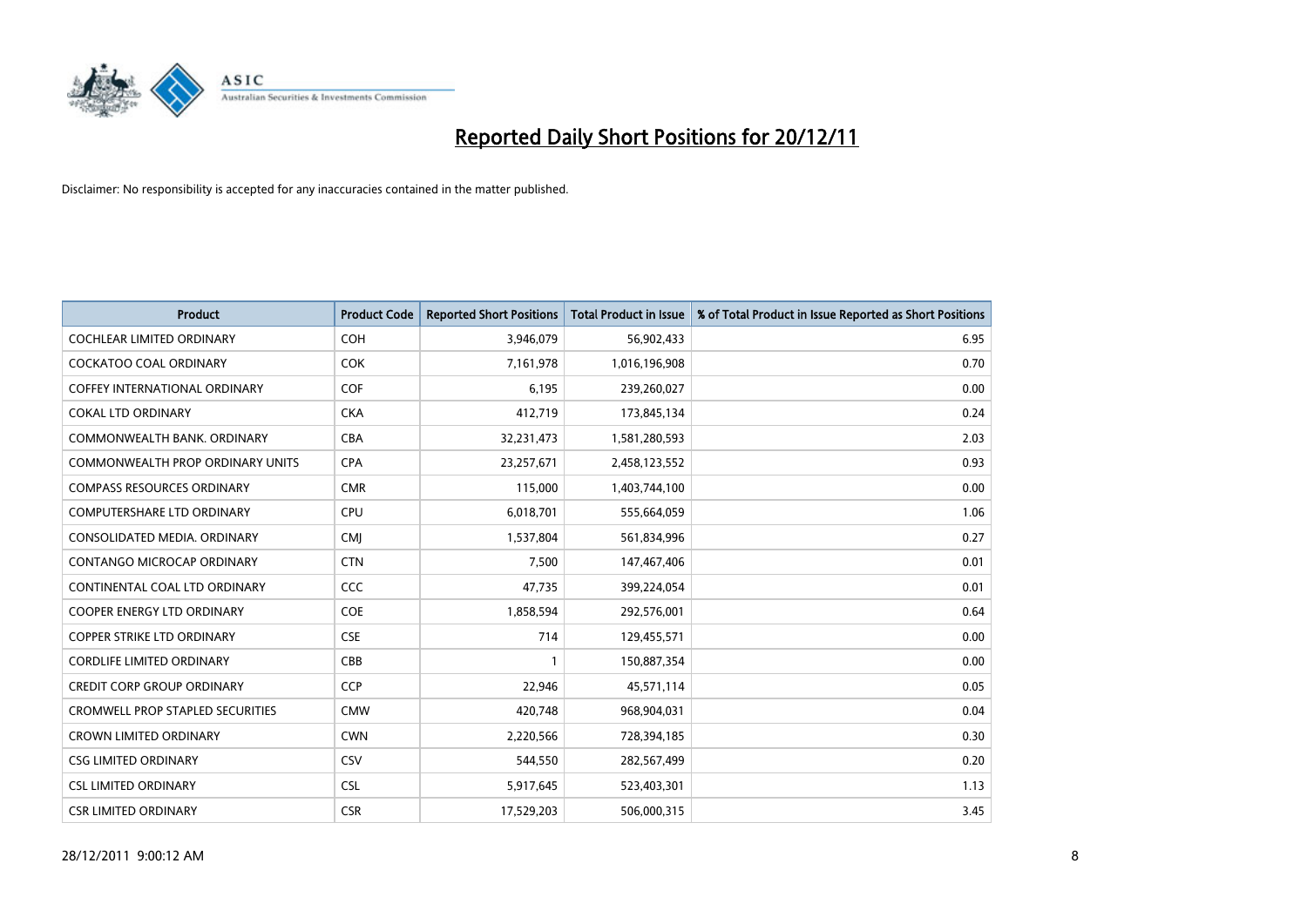

| <b>Product</b>                       | <b>Product Code</b> | <b>Reported Short Positions</b> | <b>Total Product in Issue</b> | % of Total Product in Issue Reported as Short Positions |
|--------------------------------------|---------------------|---------------------------------|-------------------------------|---------------------------------------------------------|
| <b>CUDECO LIMITED ORDINARY</b>       | CDU                 | 2,510,374                       | 159,849,865                   | 1.56                                                    |
| DART ENERGY LTD ORDINARY             | <b>DTE</b>          | 5,592,002                       | 734,931,470                   | 0.75                                                    |
| DAVID JONES LIMITED ORDINARY         | <b>DJS</b>          | 52,419,133                      | 524,940,325                   | 9.97                                                    |
| <b>DECMIL GROUP LIMITED ORDINARY</b> | <b>DCG</b>          | 221,363                         | 155,197,858                   | 0.14                                                    |
| DEEP YELLOW LIMITED ORDINARY         | <b>DYL</b>          | 15,876                          | 1,128,736,403                 | 0.00                                                    |
| DEVINE LIMITED ORDINARY              | <b>DVN</b>          | 1,011                           | 158,730,556                   | 0.00                                                    |
| DEXUS PROPERTY GROUP STAPLED UNITS   | <b>DXS</b>          | 22,047,568                      | 4,839,024,176                 | 0.44                                                    |
| DISCOVERY METALS LTD ORDINARY        | <b>DML</b>          | 8,166,040                       | 440,128,231                   | 1.86                                                    |
| DOMINO PIZZA ENTERPR ORDINARY        | <b>DMP</b>          | 42,163                          | 69,174,674                    | 0.06                                                    |
| DOWNER EDI LIMITED ORDINARY          | <b>DOW</b>          | 6,204,554                       | 429,100,296                   | 1.44                                                    |
| DRAGON MINING LTD ORDINARY           | <b>DRA</b>          | 8,000                           | 75,170,613                    | 0.01                                                    |
| DRILLSEARCH ENERGY ORDINARY          | <b>DLS</b>          | 45,790                          | 305,176,742                   | 0.02                                                    |
| DUET GROUP STAPLED US PROHIBIT.      | <b>DUE</b>          | 10,323,208                      | 1,091,628,341                 | 0.96                                                    |
| DULUXGROUP LIMITED ORDINARY          | <b>DLX</b>          | 11,519,834                      | 367,456,259                   | 3.11                                                    |
| <b>DWS LTD ORDINARY</b>              | <b>DWS</b>          | 3.300                           | 132,362,763                   | 0.00                                                    |
| ECHO ENTERTAINMENT ORDINARY          | <b>EGP</b>          | 5,806,056                       | 688,019,737                   | 0.82                                                    |
| ELDERS LIMITED ORDINARY              | <b>ELD</b>          | 15,942,823                      | 448,598,480                   | 3.54                                                    |
| ELDORADO GOLD CORP CDI 1:1           | EAU                 | 36,068                          | 9,406,121                     | 0.38                                                    |
| ELEMENTAL MINERALS ORDINARY          | <b>ELM</b>          | 565,215                         | 224,948,825                   | 0.23                                                    |
| ELEMENTOS LIMITED ORDINARY           | <b>ELT</b>          | 16                              | 77,068,979                    | 0.00                                                    |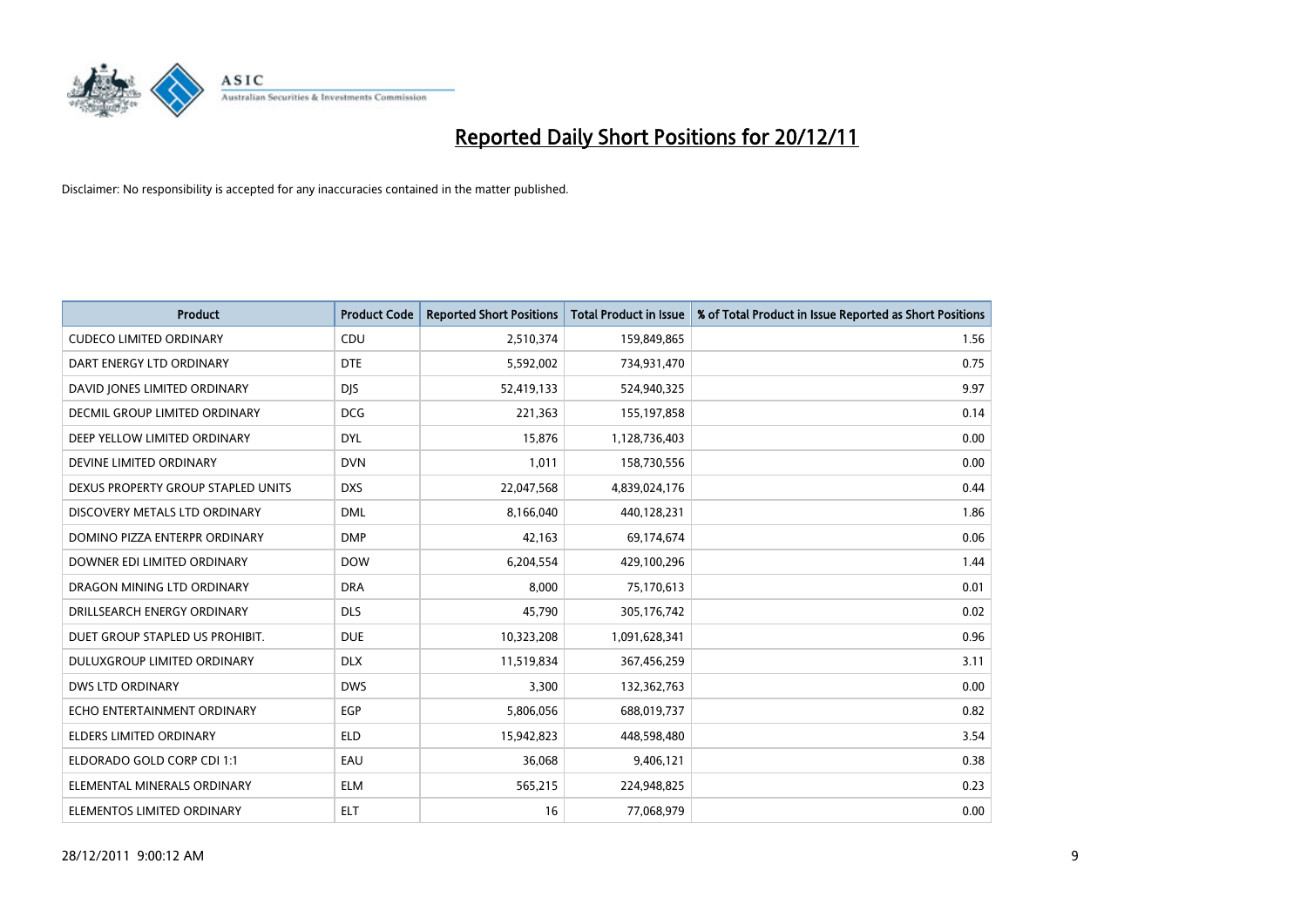

| <b>Product</b>                        | <b>Product Code</b> | <b>Reported Short Positions</b> | <b>Total Product in Issue</b> | % of Total Product in Issue Reported as Short Positions |
|---------------------------------------|---------------------|---------------------------------|-------------------------------|---------------------------------------------------------|
| ELIXIR PETROLEUM LTD ORDINARY         | <b>EXR</b>          | 324,400                         | 217,288,472                   | 0.15                                                    |
| <b>EMECO HOLDINGS ORDINARY</b>        | <b>EHL</b>          | 1,159,127                       | 631,237,586                   | 0.18                                                    |
| <b>EMMERSON RESOURCES ORDINARY</b>    | <b>ERM</b>          | 64.804                          | 257,244,302                   | 0.03                                                    |
| <b>ENDEAVOUR MIN CORP CDI 1:1</b>     | <b>EVR</b>          | 451,212                         | 129,197,662                   | 0.34                                                    |
| <b>ENERGY RESOURCES ORDINARY 'A'</b>  | <b>ERA</b>          | 3,416,048                       | 517,725,062                   | 0.65                                                    |
| <b>ENERGY WORLD CORPOR, ORDINARY</b>  | <b>EWC</b>          | 19,379,834                      | 1,734,166,672                 | 1.12                                                    |
| <b>ENTEK ENERGY LTD ORDINARY</b>      | ETE                 | 489,903                         | 510,657,387                   | 0.10                                                    |
| ENTELLECT LIMITED ORDINARY            | <b>ESN</b>          | 464,050                         | 985,337,932                   | 0.05                                                    |
| <b>ENVESTRA LIMITED ORDINARY</b>      | <b>ENV</b>          | 2,699,327                       | 1,547,890,032                 | 0.17                                                    |
| EVOLUTION MINING LTD ORDINARY         | <b>EVN</b>          | 2,030,830                       | 700,995,107                   | 0.28                                                    |
| EXOMA ENERGY LIMITED ORDINARY         | <b>EXE</b>          | 281,678                         | 417,357,759                   | 0.07                                                    |
| <b>EXTRACT RESOURCES ORDINARY</b>     | <b>EXT</b>          | 1,026,784                       | 251,159,163                   | 0.40                                                    |
| FAIRFAX MEDIA LTD ORDINARY            | <b>FXI</b>          | 304,325,709                     | 2,351,955,725                 | 12.94                                                   |
| <b>FANTASTIC HOLDINGS ORDINARY</b>    | <b>FAN</b>          | 1,220                           | 102,739,538                   | 0.00                                                    |
| FAR LTD ORDINARY                      | <b>FAR</b>          | 21,000,000                      | 2,095,368,422                 | 1.00                                                    |
| FISHER & PAYKEL APP. ORDINARY         | <b>FPA</b>          | 128,298                         | 724,235,162                   | 0.02                                                    |
| <b>FISSION ENERGY ORDINARY</b>        | <b>FIS</b>          | 60,000                          | 126,930,258                   | 0.05                                                    |
| FKP PROPERTY GROUP STAPLED SECURITIES | <b>FKP</b>          | 22,907,784                      | 1,197,968,723                 | 1.88                                                    |
| FLEETWOOD CORP ORDINARY               | <b>FWD</b>          | 262,047                         | 58,850,214                    | 0.45                                                    |
| FLETCHER BUILDING ORDINARY            | <b>FBU</b>          | 9,736,262                       | 680,739,504                   | 1.41                                                    |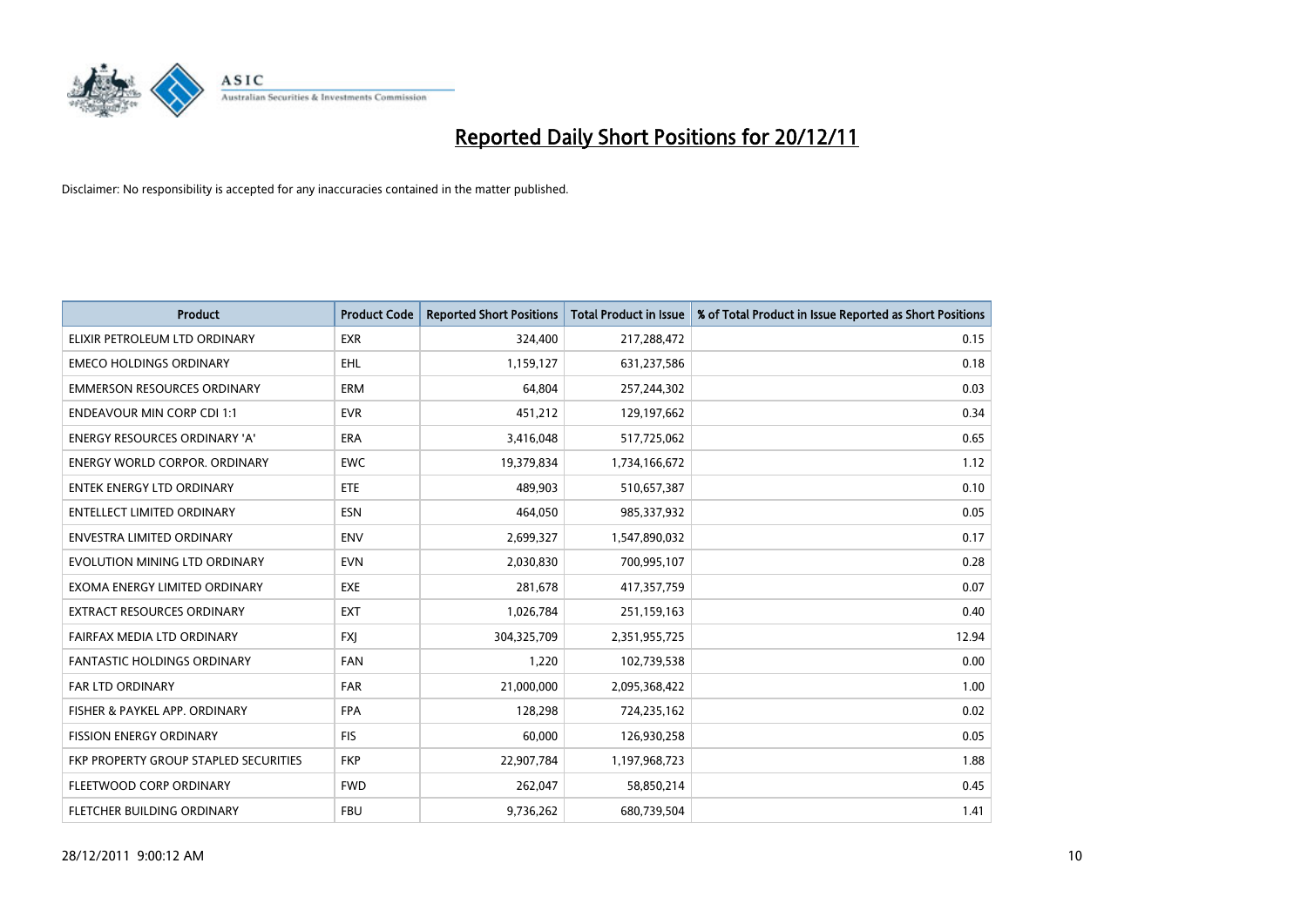

| <b>Product</b>                       | <b>Product Code</b> | <b>Reported Short Positions</b> | <b>Total Product in Issue</b> | % of Total Product in Issue Reported as Short Positions |
|--------------------------------------|---------------------|---------------------------------|-------------------------------|---------------------------------------------------------|
| FLEXIGROUP LIMITED ORDINARY          | <b>FXL</b>          | 62,151                          | 279,268,329                   | 0.02                                                    |
| FLIGHT CENTRE ORDINARY               | <b>FLT</b>          | 9,479,853                       | 99,997,851                    | 9.47                                                    |
| FLINDERS MINES LTD ORDINARY          | <b>FMS</b>          | 22,584,885                      | 1,821,300,404                 | 1.24                                                    |
| FOCUS MINERALS LTD ORDINARY          | <b>FML</b>          | 2,400,900                       | 4,320,773,701                 | 0.05                                                    |
| <b>FORGE GROUP LIMITED ORDINARY</b>  | FGE                 | 118,260                         | 83,429,014                    | 0.13                                                    |
| FORTE ENERGY NL ORDINARY             | <b>FTE</b>          | 2,667,039                       | 695,589,311                   | 0.38                                                    |
| FORTESCUE METALS GRP ORDINARY        | <b>FMG</b>          | 60,496,816                      | 3,113,798,659                 | 1.89                                                    |
| <b>FOSTER'S GROUP ORDINARY</b>       | FGL                 | 984,051                         | 1,943,687,095                 | 0.04                                                    |
| <b>FUNTASTIC LIMITED ORDINARY</b>    | <b>FUN</b>          | 322,528                         | 340,997,682                   | 0.09                                                    |
| <b>G.U.D. HOLDINGS ORDINARY</b>      | <b>GUD</b>          | 533,509                         | 70,107,387                    | 0.76                                                    |
| <b>GALAXY RESOURCES ORDINARY</b>     | GXY                 | 2,761,784                       | 323,327,000                   | 0.83                                                    |
| <b>GEODYNAMICS LIMITED ORDINARY</b>  | GDY                 | 34,226                          | 338,200,845                   | 0.01                                                    |
| <b>GINDALBIE METALS LTD ORDINARY</b> | <b>GBG</b>          | 27,283,460                      | 1,247,487,454                 | 2.18                                                    |
| <b>GLOBAL MINING ORDINARY</b>        | GMI                 | 8,951                           | 183,235,535                   | 0.00                                                    |
| <b>GLOUCESTER COAL ORDINARY</b>      | GCL                 | 821,209                         | 202,905,967                   | 0.39                                                    |
| <b>GME RESOURCES LTD ORDINARY</b>    | <b>GME</b>          | 800                             | 322,635,902                   | 0.00                                                    |
| <b>GOLD ONE INT LTD ORDINARY</b>     | GDO                 | 119,830                         | 1,040,189,093                 | 0.01                                                    |
| <b>GOLD ROAD RES LTD ORDINARY</b>    | GOR                 | 206,254                         | 389,650,665                   | 0.05                                                    |
| <b>GOLDEN WEST RESOURCE ORDINARY</b> | <b>GWR</b>          | 1,617                           | 192,082,567                   | 0.00                                                    |
| <b>GOODMAN FIELDER. ORDINARY</b>     | <b>GFF</b>          | 72,840,940                      | 1,955,559,207                 | 3.70                                                    |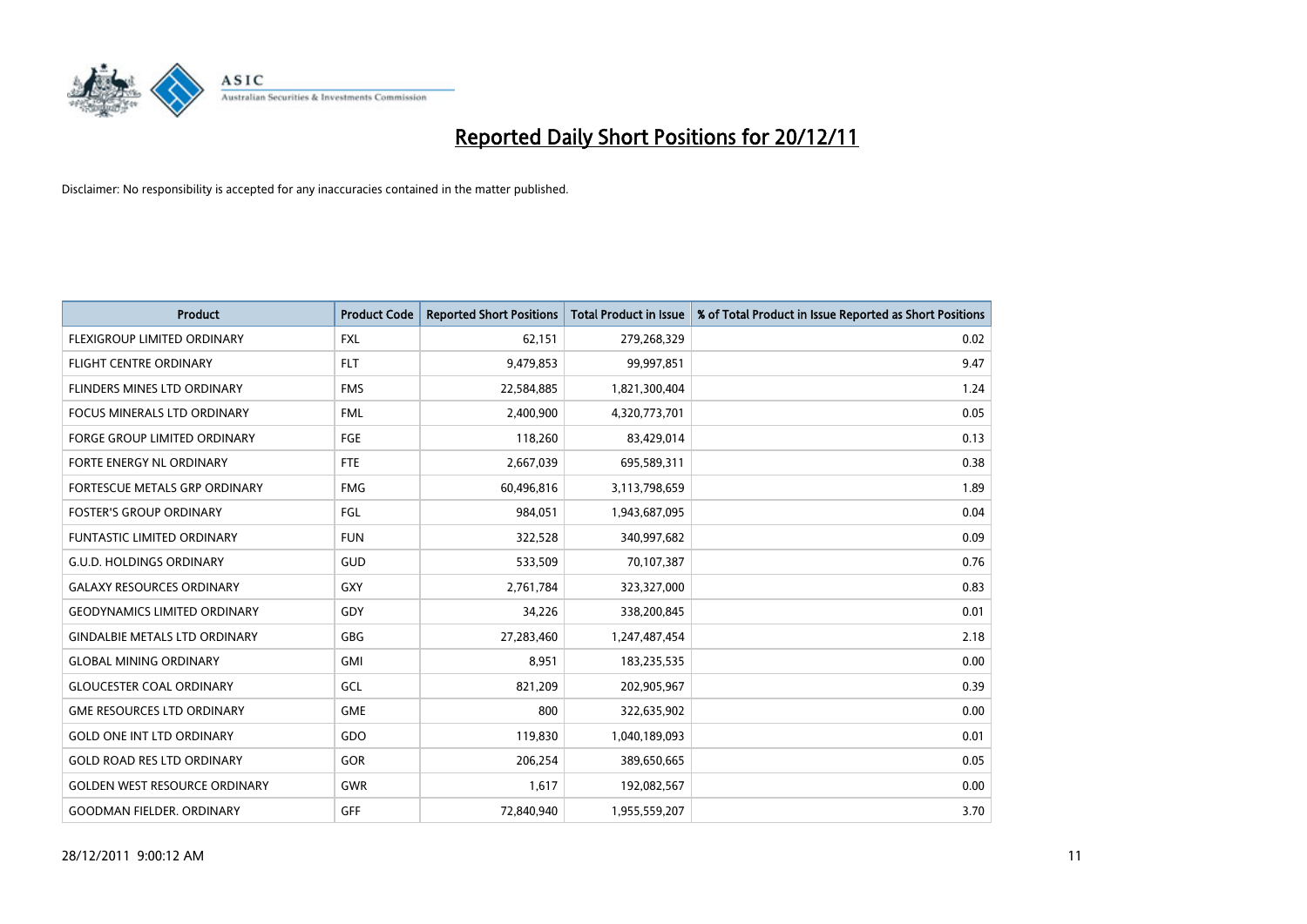

| <b>Product</b>                            | <b>Product Code</b> | <b>Reported Short Positions</b> | <b>Total Product in Issue</b> | % of Total Product in Issue Reported as Short Positions |
|-------------------------------------------|---------------------|---------------------------------|-------------------------------|---------------------------------------------------------|
| <b>GOODMAN GROUP STAPLED US PROHIBIT.</b> | <b>GMG</b>          | 32,645,296                      | 7,394,907,651                 | 0.42                                                    |
| <b>GPT GROUP STAPLED SEC.</b>             | <b>GPT</b>          | 23,042,254                      | 1,817,396,432                 | 1.25                                                    |
| <b>GRAINCORP LIMITED A CLASS ORDINARY</b> | <b>GNC</b>          | 875,431                         | 198,318,900                   | 0.44                                                    |
| <b>GRANGE RESOURCES. ORDINARY</b>         | <b>GRR</b>          | 499,885                         | 1,153,937,134                 | 0.04                                                    |
| <b>GREENCAP LIMITED ORDINARY</b>          | GCG                 | $\mathbf{1}$                    | 262,515,385                   | 0.00                                                    |
| <b>GREENLAND MIN EN LTD ORDINARY</b>      | GGG                 | 3,315,115                       | 410,407,582                   | 0.79                                                    |
| <b>GRYPHON MINERALS LTD ORDINARY</b>      | GRY                 | 1,928,262                       | 348,164,983                   | 0.54                                                    |
| <b>GUILDFORD COAL LTD ORDINARY</b>        | <b>GUF</b>          | 1,398,384                       | 230,523,734                   | 0.60                                                    |
| <b>GUINNESS PEAT GROUP. CDI 1:1</b>       | <b>GPG</b>          | 54                              | 282,655,688                   | 0.00                                                    |
| <b>GUNNS LIMITED ORDINARY</b>             | <b>GNS</b>          | 35,782,395                      | 848,401,559                   | 4.21                                                    |
| <b>GWA GROUP LTD ORDINARY</b>             | <b>GWA</b>          | 11,833,414                      | 301,525,014                   | 3.93                                                    |
| <b>HARVEY NORMAN ORDINARY</b>             | <b>HVN</b>          | 54,284,945                      | 1,062,316,784                 | 5.14                                                    |
| <b>HASTIE GROUP LIMITED ORDINARY</b>      | <b>HST</b>          | 251,640                         | 137,353,504                   | 0.17                                                    |
| HASTINGS DIVERSIFIED STAPLED SECURITY     | <b>HDF</b>          | 3,428,831                       | 530,001,072                   | 0.64                                                    |
| <b>HEARTWARE INT INC CDI 35:1</b>         | <b>HIN</b>          | 272,008                         | 43,772,855                    | 0.62                                                    |
| <b>HENDERSON GROUP CDI 1:1</b>            | <b>HGG</b>          | 11,378,841                      | 668,374,277                   | 1.69                                                    |
| HFA HOLDINGS LIMITED ORDINARY             | <b>HFA</b>          | 16,273                          | 117,332,831                   | 0.01                                                    |
| HIGHLANDS PACIFIC ORDINARY                | <b>HIG</b>          | 2,416,464                       | 686,082,148                   | 0.35                                                    |
| HILLGROVE RES LTD ORDINARY                | <b>HGO</b>          | 6,981,170                       | 793,698,575                   | 0.86                                                    |
| HILLS HOLDINGS LTD ORDINARY               | <b>HIL</b>          | 3,967,759                       | 247,051,631                   | 1.59                                                    |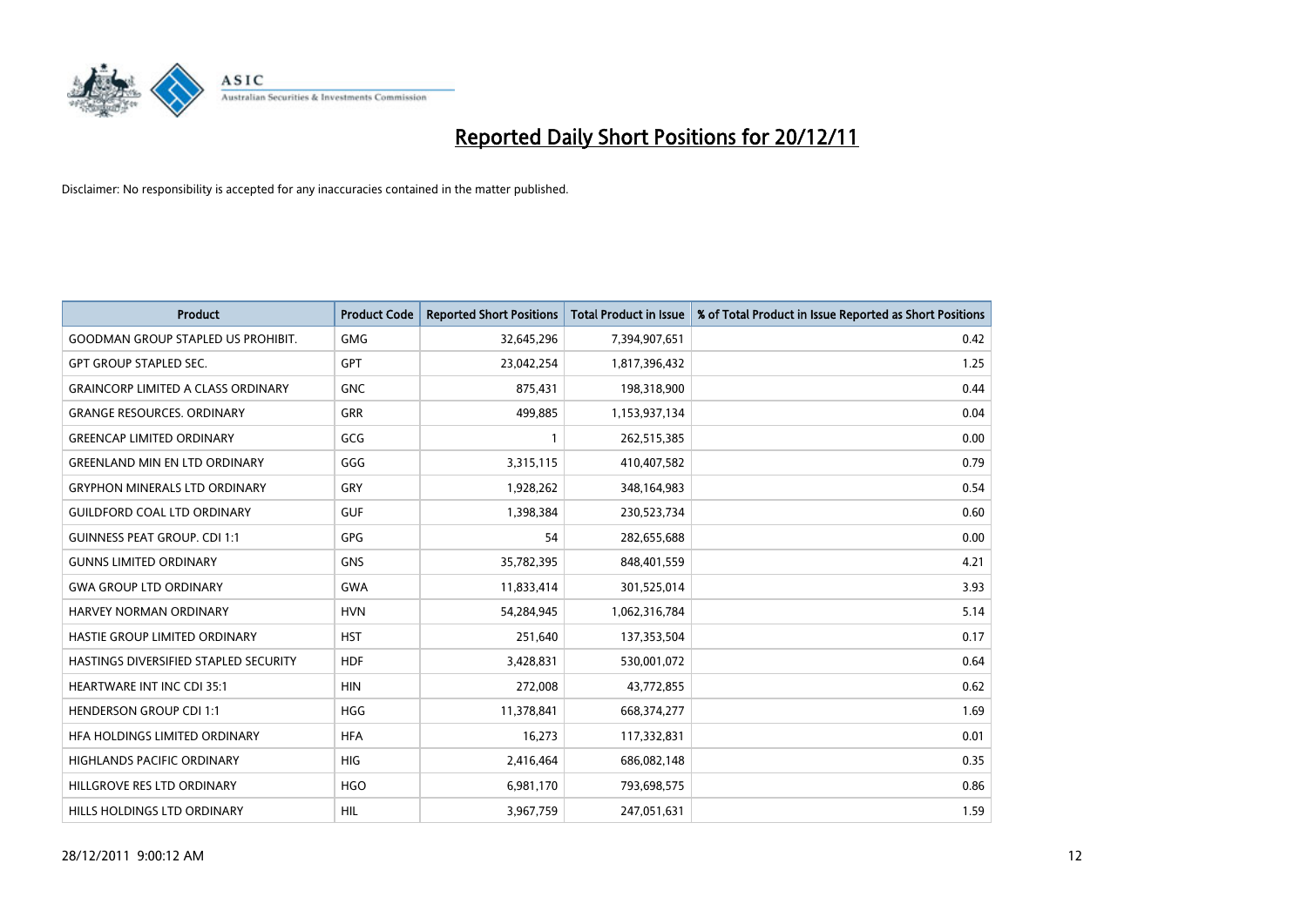

| <b>Product</b>                                | <b>Product Code</b> | <b>Reported Short Positions</b> | <b>Total Product in Issue</b> | % of Total Product in Issue Reported as Short Positions |
|-----------------------------------------------|---------------------|---------------------------------|-------------------------------|---------------------------------------------------------|
| HORIZON OIL LIMITED ORDINARY                  | <b>HZN</b>          | 19,279,959                      | 1,130,811,515                 | 1.70                                                    |
| HUNNU COAL LIMITED ORDINARY                   | <b>HUN</b>          | 14,613                          | 218,565,002                   | 0.00                                                    |
| <b>ICON ENERGY LIMITED ORDINARY</b>           | <b>ICN</b>          | 2.730                           | 469,301,394                   | 0.00                                                    |
| <b>IINET LIMITED ORDINARY</b>                 | <b>IIN</b>          | 134,263                         | 148,654,401                   | 0.09                                                    |
| <b>ILUKA RESOURCES ORDINARY</b>               | ILU                 | 14,033,544                      | 418,700,517                   | 3.33                                                    |
| <b>IMDEX LIMITED ORDINARY</b>                 | <b>IMD</b>          | 1,629,046                       | 204,447,435                   | 0.80                                                    |
| IMF (AUSTRALIA) LTD ORDINARY                  | <b>IMF</b>          | 330,821                         | 123,828,193                   | 0.26                                                    |
| IMX RESOURCES LTD ORDINARY                    | <b>IXR</b>          | 20,000                          | 262,612,803                   | 0.01                                                    |
| <b>INCITEC PIVOT ORDINARY</b>                 | IPL                 | 2,752,457                       | 1,628,730,107                 | 0.15                                                    |
| <b>INDEPENDENCE GROUP ORDINARY</b>            | <b>IGO</b>          | 5,091,019                       | 202,907,135                   | 2.50                                                    |
| INDOPHIL RESOURCES ORDINARY                   | <b>IRN</b>          | 1,434,201                       | 995,437,860                   | 0.14                                                    |
| INDUSTREA LIMITED ORDINARY                    | IDL                 | 1,082,475                       | 368,992,435                   | 0.29                                                    |
| <b>INFIGEN ENERGY STAPLED SECURITIES</b>      | <b>IFN</b>          | 5,296,991                       | 762,265,972                   | 0.70                                                    |
| ING RE COM GROUP STAPLED SECURITIES           | ILF                 | 3,583                           | 441,029,194                   | 0.00                                                    |
| <b>INSURANCE AUSTRALIA ORDINARY</b>           | IAG                 | 6,475,578                       | 2,079,034,021                 | 0.29                                                    |
| <b>INTEGRA MINING LTD, ORDINARY</b>           | <b>IGR</b>          | 6,295,031                       | 843,843,881                   | 0.75                                                    |
| <b>INTREPID MINES ORDINARY</b>                | <b>IAU</b>          | 9,279,587                       | 523,708,201                   | 1.74                                                    |
| <b>INVESTA OFFICE FUND STAPLED SECURITIES</b> | <b>IOF</b>          | 10,542,123                      | 2,657,463,999                 | 0.38                                                    |
| <b>INVOCARE LIMITED ORDINARY</b>              | IVC                 | 1,853,300                       | 110,030,298                   | 1.68                                                    |
| <b>ION LIMITED ORDINARY</b>                   | <b>ION</b>          | 164,453                         | 256,365,105                   | 0.06                                                    |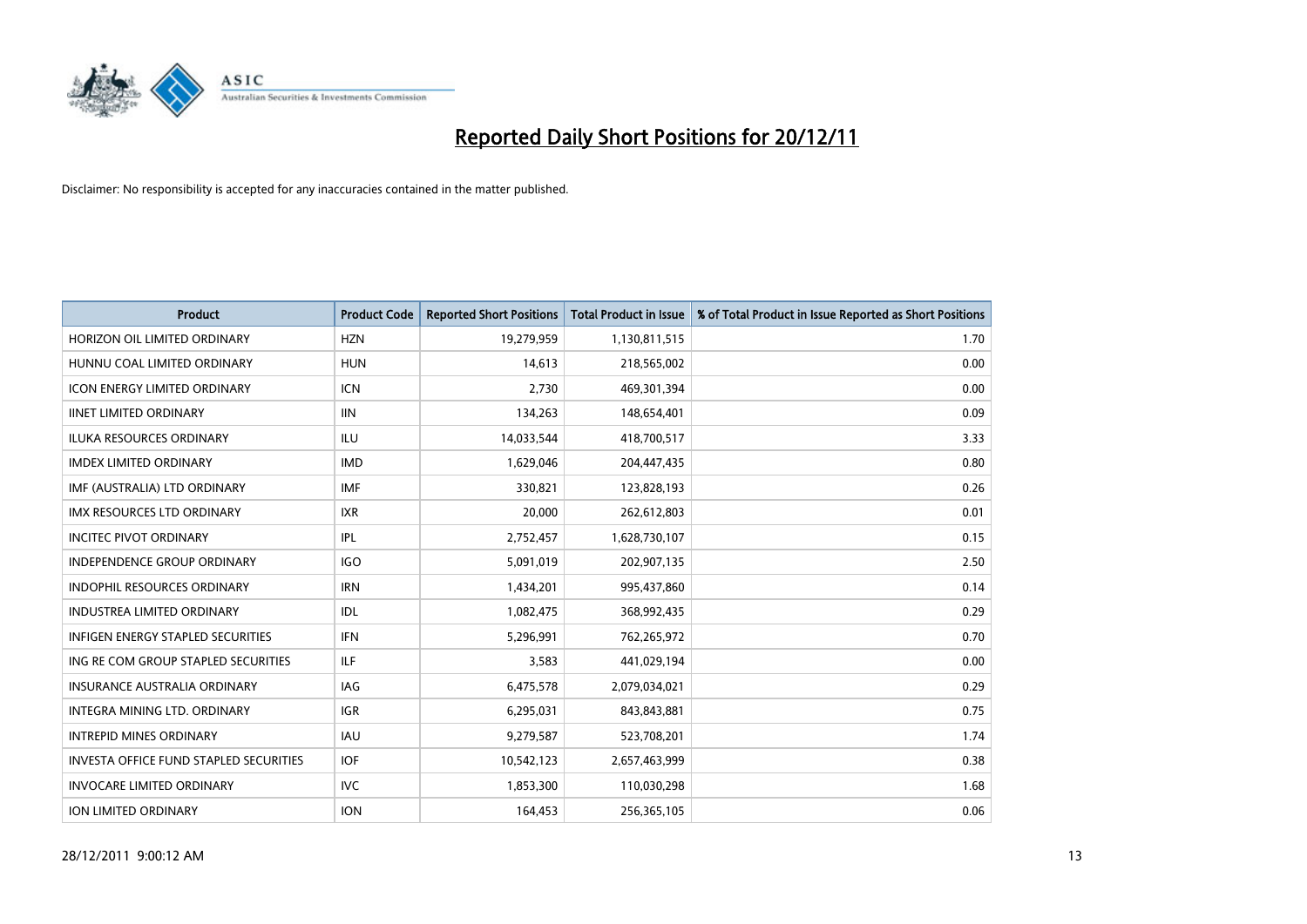

| <b>Product</b>                                  | <b>Product Code</b> | <b>Reported Short Positions</b> | <b>Total Product in Issue</b> | % of Total Product in Issue Reported as Short Positions |
|-------------------------------------------------|---------------------|---------------------------------|-------------------------------|---------------------------------------------------------|
| <b>IOOF HOLDINGS LTD ORDINARY</b>               | IFL                 | 858,999                         | 229,794,395                   | 0.36                                                    |
| <b>IRESS MARKET TECH. ORDINARY</b>              | <b>IRE</b>          | 1,448,486                       | 127,036,010                   | 1.14                                                    |
| <b>IRON ORE HOLDINGS ORDINARY</b>               | <b>IOH</b>          | 41,623                          | 166,087,005                   | 0.03                                                    |
| ISHARES MSCI AUS 200 ISHARES MSCI AUS 200       | <b>IOZ</b>          | 174,076                         | 2,701,394                     | 6.44                                                    |
| ISHARES MSCI EM MKTS CDI 1:1                    | <b>IEM</b>          | 22,011                          | 425,700,000                   | 0.01                                                    |
| ISHARES S&P HIGH DIV ISHARES S&P HIGH DIV       | <b>IHD</b>          | 100,000                         | 2,301,253                     | 4.35                                                    |
| ISHARES SMALL ORDS ISHARES SMALL ORDS           | <b>ISO</b>          | 935,643                         | 5,401,916                     | 17.32                                                   |
| <b>IVANHOE AUSTRALIA ORDINARY</b>               | <b>IVA</b>          | 1,287,184                       | 552,011,545                   | 0.22                                                    |
| <b>JAMES HARDIE INDUST CHESS DEPOSITARY INT</b> | <b>IHX</b>          | 18,643,864                      | 435,721,099                   | 4.26                                                    |
| <b>JAMESON RESOURCES ORDINARY</b>               | <b>JAL</b>          | 1,600,000                       | 106,528,865                   | 1.50                                                    |
| <b>JB HI-FI LIMITED ORDINARY</b>                | <b>IBH</b>          | 20,769,350                      | 98,833,643                    | 21.02                                                   |
| <b>KAGARA LTD ORDINARY</b>                      | <b>KZL</b>          | 11,864,013                      | 718,307,956                   | 1.65                                                    |
| KANGAROO RES LTD ORDINARY                       | <b>KRL</b>          | 370,000                         | 3,434,430,012                 | 0.01                                                    |
| KAROON GAS AUSTRALIA ORDINARY                   | <b>KAR</b>          | 2,861,458                       | 221,420,769                   | 1.27                                                    |
| KATHMANDU HOLD LTD ORDINARY                     | <b>KMD</b>          | 2,221,853                       | 200,000,000                   | 1.10                                                    |
| <b>KBL MINING LIMITED ORDINARY</b>              | <b>KBL</b>          | 1,820                           | 166,852,510                   | 0.00                                                    |
| <b>KEYBRIDGE CAPITAL ORDINARY</b>               | KBC                 | 6,000                           | 172,070,564                   | 0.00                                                    |
| KINGSGATE CONSOLID. ORDINARY                    | <b>KCN</b>          | 3,511,098                       | 140,872,908                   | 2.48                                                    |
| KINGSROSE MINING LTD ORDINARY                   | <b>KRM</b>          | 764,738                         | 269,598,726                   | 0.28                                                    |
| LEIGHTON HOLDINGS ORDINARY                      | LEI                 | 5,635,934                       | 336,553,596                   | 1.66                                                    |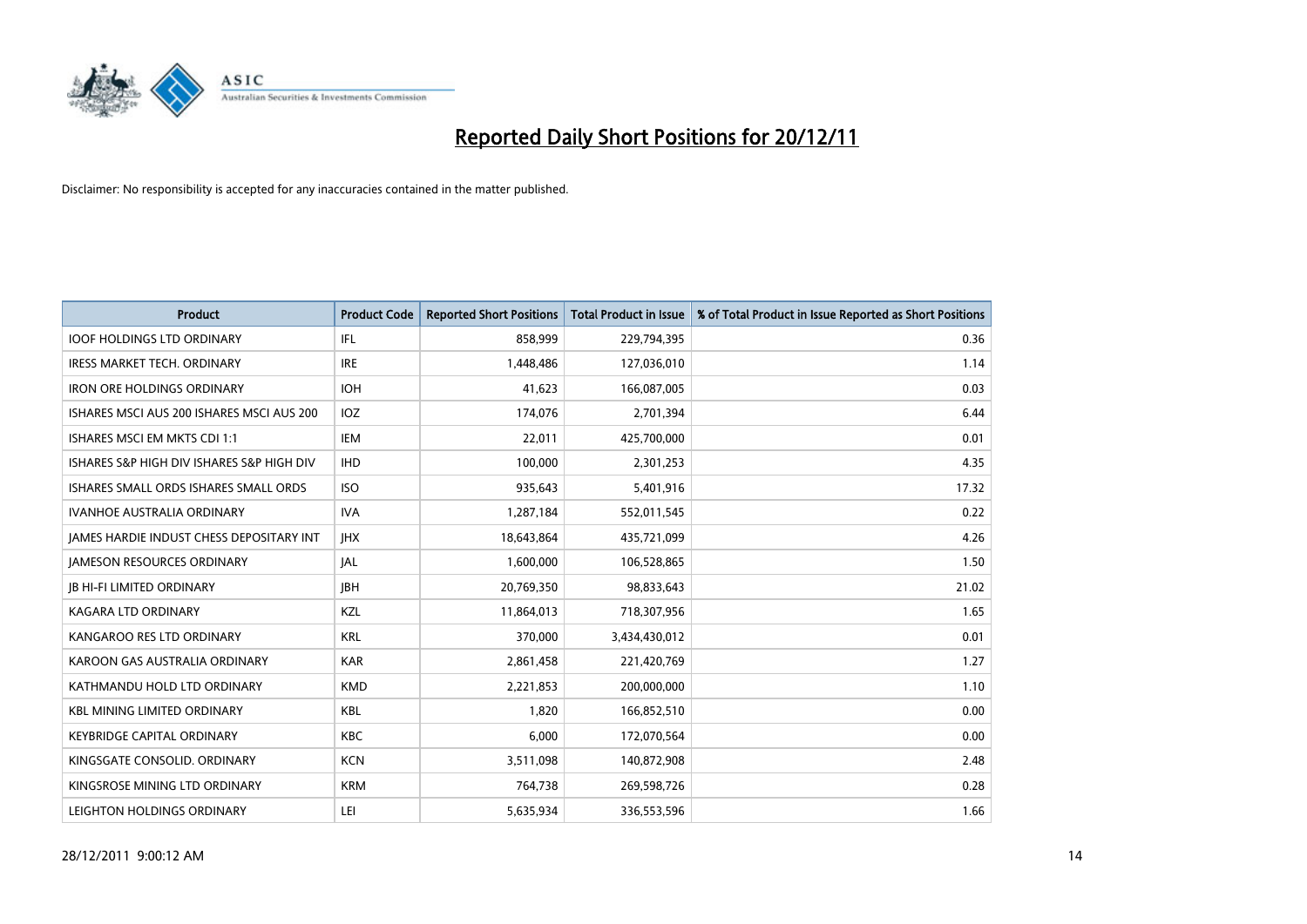

| <b>Product</b>                        | <b>Product Code</b> | <b>Reported Short Positions</b> | <b>Total Product in Issue</b> | % of Total Product in Issue Reported as Short Positions |
|---------------------------------------|---------------------|---------------------------------|-------------------------------|---------------------------------------------------------|
| LEND LEASE GROUP UNIT/ORD STAPLED     | <b>LLC</b>          | 1,070,771                       | 571,804,090                   | 0.16                                                    |
| LINC ENERGY LTD ORDINARY              | <b>LNC</b>          | 9,311,337                       | 504,487,631                   | 1.83                                                    |
| LIQUEFIED NATURAL ORDINARY            | <b>LNG</b>          | 272,800                         | 267,699,015                   | 0.10                                                    |
| <b>LYNAS CORPORATION ORDINARY</b>     | <b>LYC</b>          | 122,435,835                     | 1,713,846,913                 | 7.13                                                    |
| M2 TELECOMMUNICATION ORDINARY         | <b>MTU</b>          | 206.000                         | 124,493,385                   | 0.15                                                    |
| <b>MACA LIMITED ORDINARY</b>          | <b>MLD</b>          | 2,000                           | 150,000,000                   | 0.00                                                    |
| MACARTHUR COAL ORDINARY               | <b>MCC</b>          | 19.990                          | 302,092,343                   | 0.00                                                    |
| <b>MACMAHON HOLDINGS ORDINARY</b>     | <b>MAH</b>          | 2,691,506                       | 738,631,705                   | 0.37                                                    |
| MACQ ATLAS ROADS GRP ORDINARY STAPLED | <b>MQA</b>          | 14,002,945                      | 464,279,594                   | 3.02                                                    |
| MACOUARIE GROUP LTD ORDINARY          | <b>MOG</b>          | 6,514,153                       | 348,545,115                   | 1.84                                                    |
| MAP GROUP STAPLED US PROHIBIT.        | <b>MAP</b>          | 3,367,147                       | 1,861,210,782                 | 0.18                                                    |
| MARENGO MINING ORDINARY               | <b>MGO</b>          | 39,850                          | 1,002,399,863                 | 0.00                                                    |
| <b>MATRIX C &amp; E LTD ORDINARY</b>  | <b>MCE</b>          | 566,125                         | 77,081,507                    | 0.71                                                    |
| MCMILLAN SHAKESPEARE ORDINARY         | <b>MMS</b>          | 81,509                          | 70,639,319                    | 0.11                                                    |
| MCPHERSON'S LTD ORDINARY              | <b>MCP</b>          | 16,360                          | 72,401,758                    | 0.02                                                    |
| MEDUSA MINING LTD ORDINARY            | <b>MML</b>          | 1,405,512                       | 188,837,911                   | 0.73                                                    |
| MELBOURNE IT LIMITED ORDINARY         | <b>MLB</b>          | 136,142                         | 81,352,178                    | 0.17                                                    |
| MEO AUSTRALIA LTD ORDINARY            | <b>MEO</b>          | 3,720,892                       | 539,913,260                   | 0.68                                                    |
| <b>MERMAID MARINE ORDINARY</b>        | <b>MRM</b>          | 325,844                         | 217,833,136                   | 0.15                                                    |
| <b>MESOBLAST LIMITED ORDINARY</b>     | <b>MSB</b>          | 8,410,927                       | 280.425.258                   | 3.00                                                    |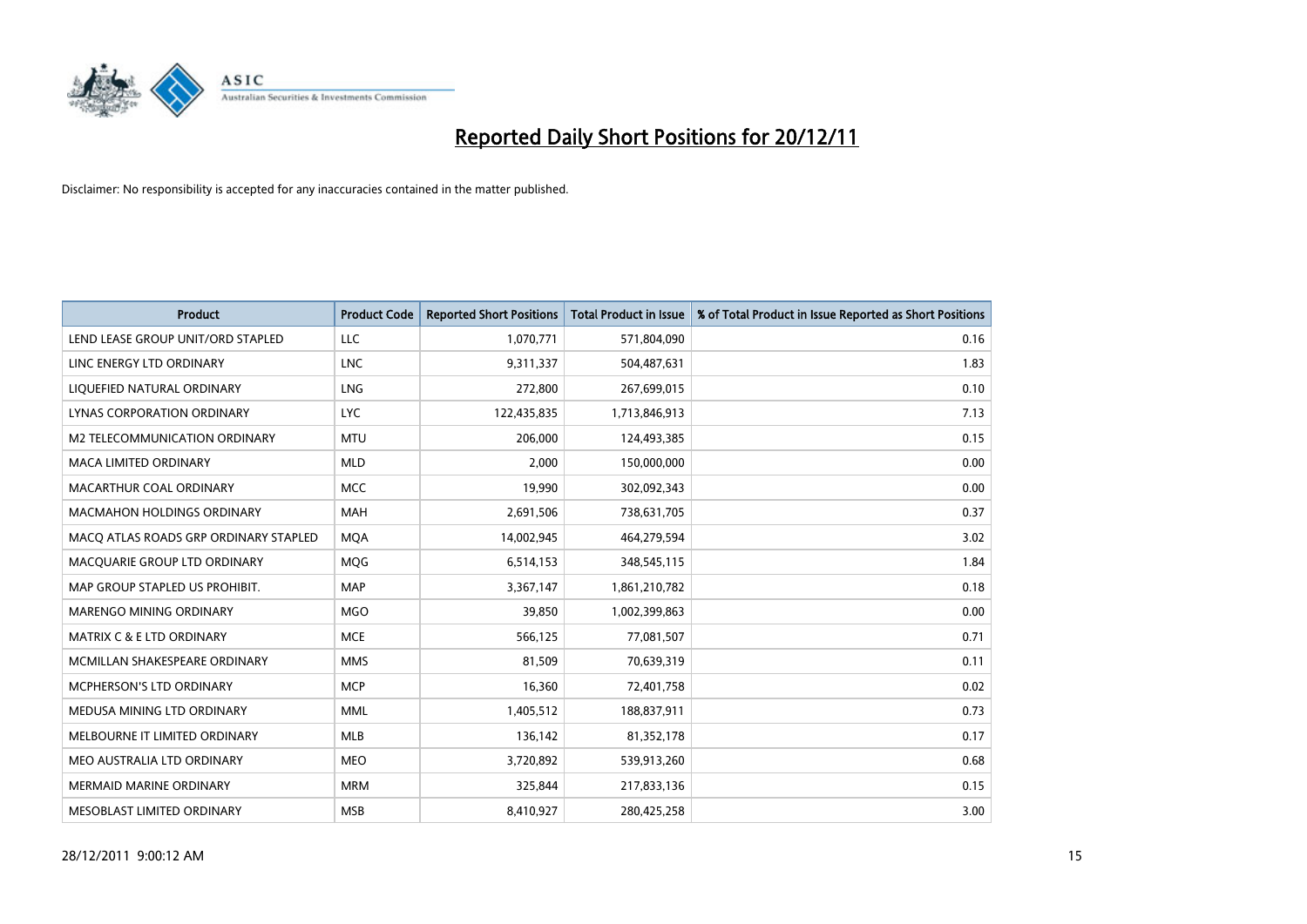

| <b>Product</b>                  | <b>Product Code</b> | <b>Reported Short Positions</b> | <b>Total Product in Issue</b> | % of Total Product in Issue Reported as Short Positions |
|---------------------------------|---------------------|---------------------------------|-------------------------------|---------------------------------------------------------|
| METALS X LIMITED ORDINARY       | <b>MLX</b>          | 665,340                         | 1,327,100,831                 | 0.06                                                    |
| METCASH LIMITED ORDINARY        | <b>MTS</b>          | 29,598,311                      | 771,343,404                   | 3.79                                                    |
| METGASCO LIMITED ORDINARY       | <b>MEL</b>          | 235,435                         | 338,958,156                   | 0.07                                                    |
| METMINCO LIMITED ORDINARY       | <b>MNC</b>          | 722,705                         | 1,674,466,146                 | 0.04                                                    |
| MHM METALS LIMITED ORDINARY     | <b>MHM</b>          | 185,256                         | 102,957,456                   | 0.18                                                    |
| MICLYN EXP OFFSHR ORDINARY      | <b>MIO</b>          | 19,297                          | 274,618,684                   | 0.01                                                    |
| MINCOR RESOURCES NL ORDINARY    | <b>MCR</b>          | 1,099,740                       | 196,060,804                   | 0.55                                                    |
| MINEMAKERS LIMITED ORDINARY     | <b>MAK</b>          | 80,267                          | 228,236,727                   | 0.03                                                    |
| MINERAL DEPOSITS ORDINARY       | <b>MDL</b>          | 155,247                         | 83,538,786                    | 0.20                                                    |
| MINERAL RESOURCES, ORDINARY     | <b>MIN</b>          | 801,878                         | 184,426,989                   | 0.42                                                    |
| MIRABELA NICKEL LTD ORDINARY    | <b>MBN</b>          | 14,214,736                      | 491,781,237                   | 2.88                                                    |
| MIRVAC GROUP STAPLED SECURITIES | <b>MGR</b>          | 25,628,301                      | 3,416,924,188                 | 0.72                                                    |
| MOLOPO ENERGY LTD ORDINARY      | <b>MPO</b>          | 1,509,673                       | 245,579,810                   | 0.61                                                    |
| MOLY MINES LIMITED ORDINARY     | <b>MOL</b>          | 50,611                          | 384,893,989                   | 0.01                                                    |
| MONADELPHOUS GROUP ORDINARY     | <b>MND</b>          | 1,485,721                       | 88,674,327                    | 1.67                                                    |
| MORTGAGE CHOICE LTD ORDINARY    | <b>MOC</b>          | 1,430,793                       | 119,948,255                   | 1.19                                                    |
| MOUNT GIBSON IRON ORDINARY      | <b>MGX</b>          | 5,983,522                       | 1,082,570,693                 | 0.55                                                    |
| MSF SUGAR LIMITED ORDINARY      | <b>MSF</b>          | 17,161                          | 69,248,422                    | 0.03                                                    |
| MULTIPLEX SITES SITES           | <b>MXUPA</b>        | 22                              | 4,500,000                     | 0.00                                                    |
| MURCHISON METALS LTD ORDINARY   | <b>MMX</b>          | 6,769,247                       | 442,437,524                   | 1.52                                                    |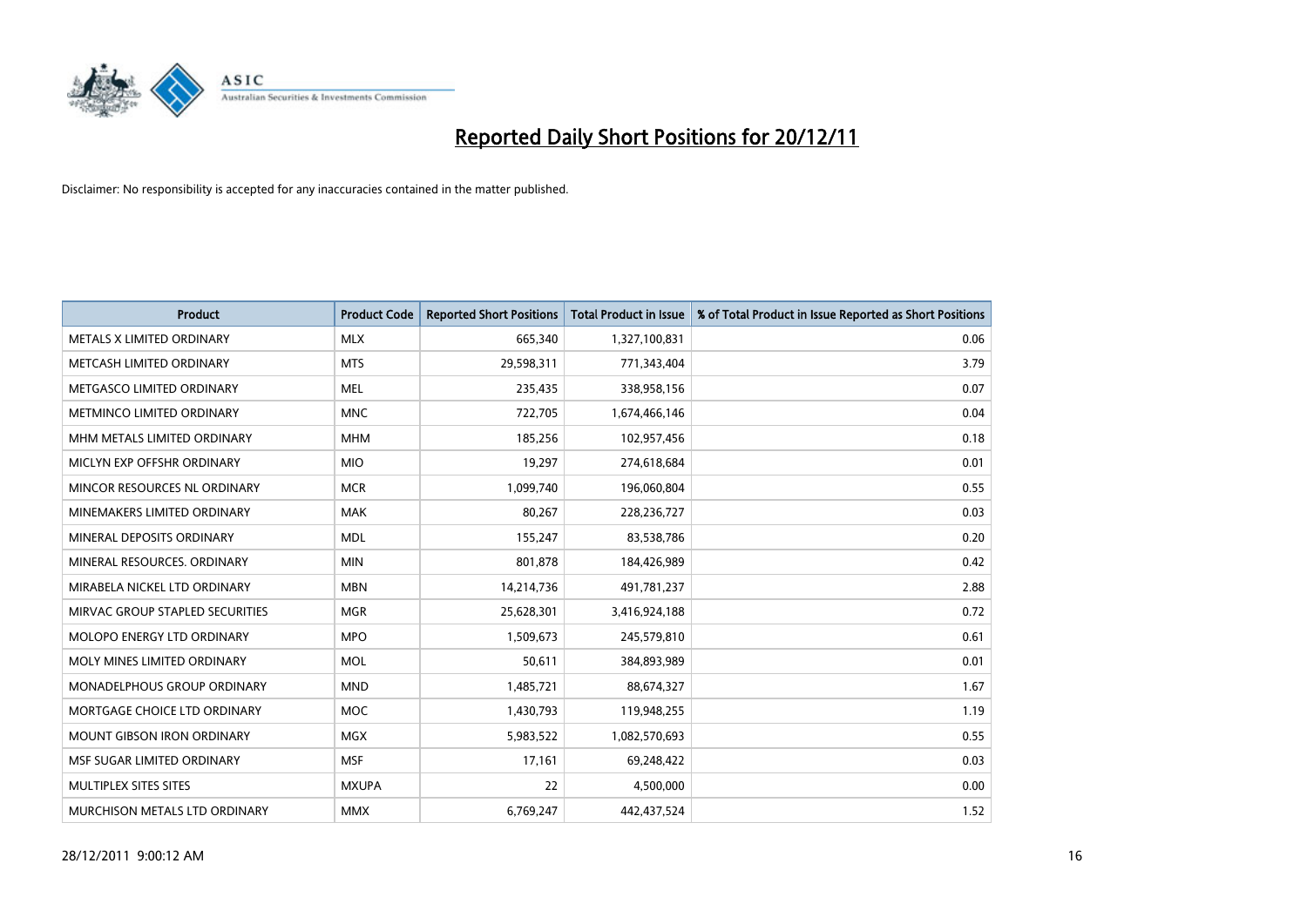

| <b>Product</b>                    | <b>Product Code</b> | <b>Reported Short Positions</b> | <b>Total Product in Issue</b> | % of Total Product in Issue Reported as Short Positions |
|-----------------------------------|---------------------|---------------------------------|-------------------------------|---------------------------------------------------------|
| <b>MYER HOLDINGS LTD ORDINARY</b> | <b>MYR</b>          | 69,717,737                      | 583,384,551                   | 11.95                                                   |
| MYSTATE LIMITED ORDINARY          | <b>MYS</b>          | 3,638                           | 86,963,862                    | 0.00                                                    |
| NATIONAL AUST. BANK ORDINARY      | <b>NAB</b>          | 16,133,936                      | 2,204,213,794                 | 0.68                                                    |
| NATURAL FUEL LIMITED ORDINARY     | <b>NFL</b>          | 1                               | 1,121,912                     | 0.00                                                    |
| NAVIGATOR RESOURCES ORDINARY      | <b>NAV</b>          | 500                             | 2,222,216,576                 | 0.00                                                    |
| NAVITAS LIMITED ORDINARY          | <b>NVT</b>          | 3,199,474                       | 375,318,628                   | 0.84                                                    |
| NEPTUNE MARINE ORDINARY           | <b>NMS</b>          | 182,253                         | 1,748,545,632                 | 0.01                                                    |
| NEW HOPE CORPORATION ORDINARY     | <b>NHC</b>          | 229,206                         | 830,230,549                   | 0.03                                                    |
| NEWCREST MINING ORDINARY          | <b>NCM</b>          | 1,303,741                       | 765,495,616                   | 0.16                                                    |
| NEWS CORP A NON-VOTING CDI        | <b>NWSLV</b>        | 2,816,186                       | 1,690,715,552                 | 0.16                                                    |
| NEWS CORP B VOTING CDI            | <b>NWS</b>          | 2,358,966                       | 798,520,953                   | 0.30                                                    |
| NEXBIS LIMITED ORDINARY           | <b>NBS</b>          | 63,733                          | 798,356,704                   | 0.01                                                    |
| NEXTDC LIMITED ORDINARY           | <b>NXT</b>          | 1,984                           | 123,533,558                   | 0.00                                                    |
| NEXUS ENERGY LIMITED ORDINARY     | <b>NXS</b>          | 4,892,321                       | 1,326,821,159                 | 0.36                                                    |
| NIB HOLDINGS LIMITED ORDINARY     | <b>NHF</b>          | 107,957                         | 466,733,110                   | 0.02                                                    |
| NIDO PETROLEUM ORDINARY           | <b>NDO</b>          | 580,327                         | 1,389,163,151                 | 0.04                                                    |
| NOBLE MINERAL RES ORDINARY        | <b>NMG</b>          | 1,263,554                       | 523,312,570                   | 0.24                                                    |
| NORTHERN IRON LTD ORDINARY        | <b>NFE</b>          | 751,092                         | 367,334,863                   | 0.20                                                    |
| NRW HOLDINGS LIMITED ORDINARY     | <b>NWH</b>          | 641,960                         | 278,888,011                   | 0.21                                                    |
| NUCOAL RESOURCES NL ORDINARY      | <b>NCR</b>          | 15,097                          | 441,150,707                   | 0.00                                                    |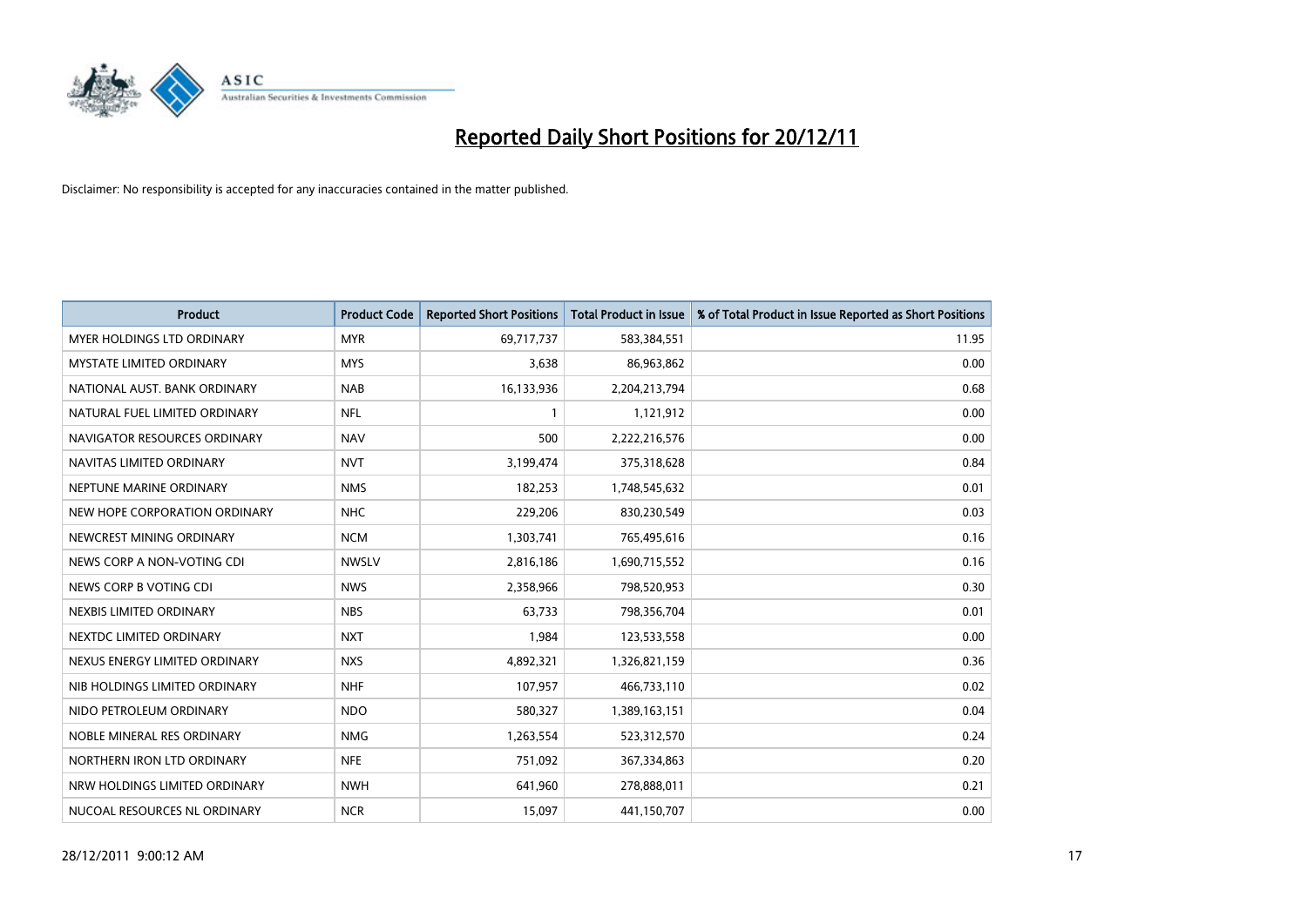

| <b>Product</b>                        | <b>Product Code</b> | <b>Reported Short Positions</b> | <b>Total Product in Issue</b> | % of Total Product in Issue Reported as Short Positions |
|---------------------------------------|---------------------|---------------------------------|-------------------------------|---------------------------------------------------------|
| NUFARM LIMITED ORDINARY               | <b>NUF</b>          | 3,877,193                       | 261,947,565                   | 1.48                                                    |
| OAKTON LIMITED ORDINARY               | <b>OKN</b>          | 603,278                         | 93,800,235                    | 0.64                                                    |
| OCEANAGOLD CORP. CHESS DEPOSITARY INT | <b>OGC</b>          | 958,184                         | 262,642,606                   | 0.36                                                    |
| OCEANIA CAPITAL LTD ORDINARY          | <b>OCP</b>          | 2,500                           | 91,921,295                    | 0.00                                                    |
| OIL SEARCH LTD ORDINARY               | <b>OSH</b>          | 7,713,164                       | 1,325,155,171                 | 0.58                                                    |
| OM HOLDINGS LIMITED ORDINARY          | OMH                 | 6,439,863                       | 504,105,150                   | 1.27                                                    |
| ONESTEEL LIMITED ORDINARY             | OST                 | 49,843,603                      | 1,342,393,583                 | 3.69                                                    |
| ORICA LIMITED ORDINARY                | ORI                 | 2,713,478                       | 365,007,037                   | 0.74                                                    |
| ORICA LIMITED STEP UP PREFERENCE      | <b>ORIPB</b>        | 203,271                         | 5,000,000                     | 4.07                                                    |
| ORIGIN ENERGY ORDINARY                | <b>ORG</b>          | 1,436,902                       | 1,086,156,831                 | 0.14                                                    |
| OROCOBRE LIMITED ORDINARY             | <b>ORE</b>          | 146,724                         | 103,195,029                   | 0.14                                                    |
| OROTONGROUP LIMITED ORDINARY          | <b>ORL</b>          | 84,716                          | 40,880,902                    | 0.20                                                    |
| OTTO ENERGY LIMITED ORDINARY          | OEL                 | 109,204                         | 1,138,290,071                 | 0.01                                                    |
| OZ MINERALS ORDINARY                  | OZL                 | 9,158,668                       | 316,690,008                   | 2.84                                                    |
| <b>PACIFIC BRANDS ORDINARY</b>        | PBG                 | 8,372,896                       | 912,915,695                   | 0.93                                                    |
| PALADIN ENERGY LTD ORDINARY           | <b>PDN</b>          | 25,541,281                      | 835,484,064                   | 3.06                                                    |
| PANAUST LIMITED ORDINARY              | <b>PNA</b>          | 11,852,927                      | 593,892,185                   | 1.99                                                    |
| PANORAMIC RESOURCES ORDINARY          | PAN                 | 1,147,330                       | 207,050,710                   | 0.56                                                    |
| PAPERLINX LIMITED ORDINARY            | <b>PPX</b>          | 2,589,505                       | 609,280,761                   | 0.43                                                    |
| PAPILLON RES LTD ORDINARY             | PIR                 | 500,026                         | 215,133,794                   | 0.23                                                    |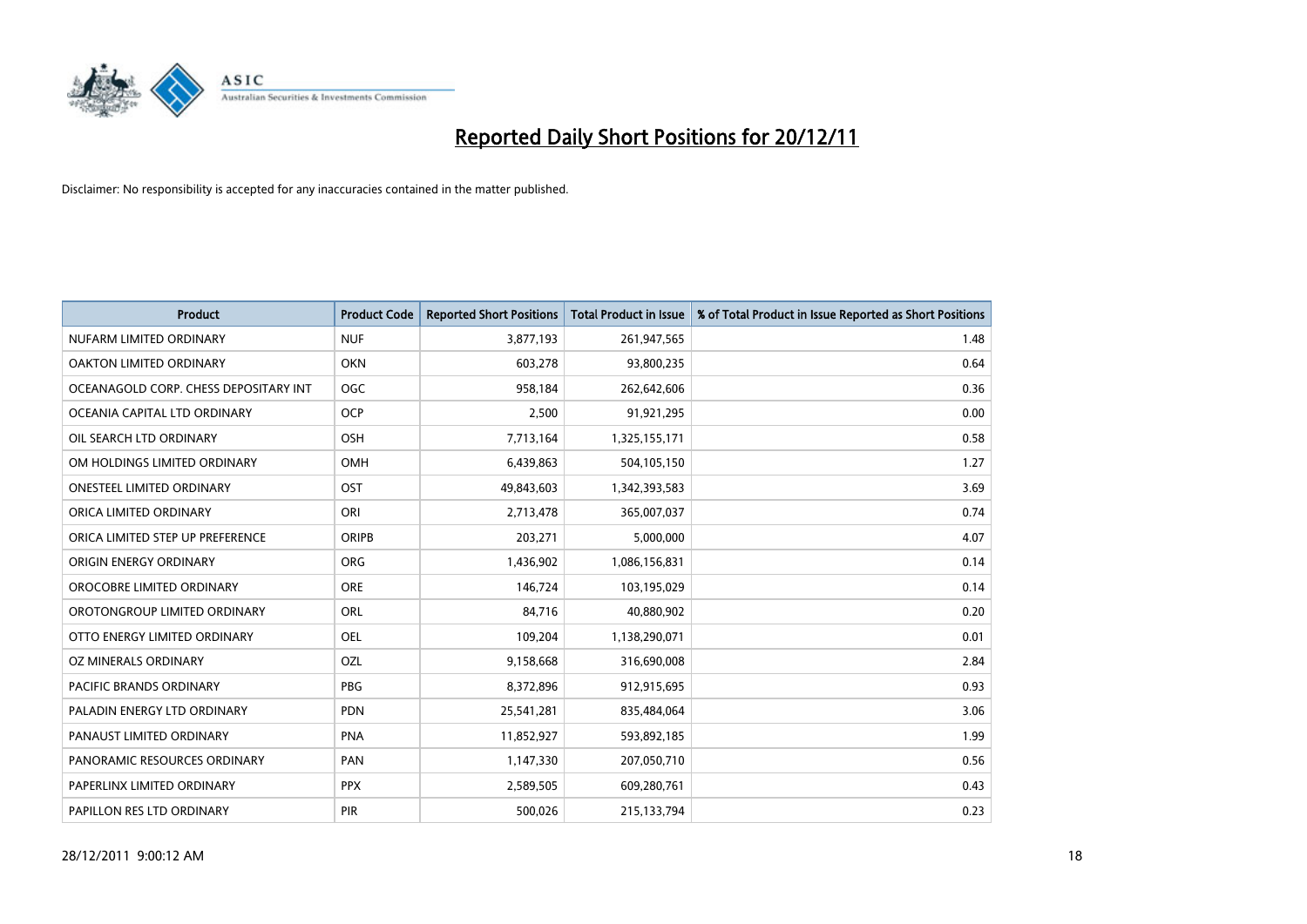

| <b>Product</b>                | <b>Product Code</b> | <b>Reported Short Positions</b> | <b>Total Product in Issue</b> | % of Total Product in Issue Reported as Short Positions |
|-------------------------------|---------------------|---------------------------------|-------------------------------|---------------------------------------------------------|
| PATTIES FOODS LTD ORDINARY    | PFL                 |                                 | 138,989,223                   | 0.00                                                    |
| PEET LIMITED ORDINARY         | <b>PPC</b>          | 373,332                         | 320,170,604                   | 0.12                                                    |
| PENINSULA ENERGY LTD ORDINARY | <b>PEN</b>          | 1,493,377                       | 2,135,490,443                 | 0.07                                                    |
| PERILYA LIMITED ORDINARY      | PEM                 | 13,597                          | 769,316,426                   | 0.00                                                    |
| PERPETUAL LIMITED ORDINARY    | <b>PPT</b>          | 2,503,430                       | 41,980,678                    | 5.97                                                    |
| PERSEUS MINING LTD ORDINARY   | PRU                 | 2,470,460                       | 455,827,088                   | 0.54                                                    |
| PETSEC ENERGY ORDINARY        | <b>PSA</b>          | 223,332                         | 231,283,622                   | 0.10                                                    |
| PHARMAXIS LTD ORDINARY        | <b>PXS</b>          | 2,048,872                       | 305,890,989                   | 0.67                                                    |
| PHOTON GROUP LTD ORDINARY     | PGA                 | 250,510                         | 1,540,886,866                 | 0.02                                                    |
| PLATINUM ASSET ORDINARY       | <b>PTM</b>          | 5,518,915                       | 561,347,878                   | 0.99                                                    |
| PLATINUM AUSTRALIA ORDINARY   | <b>PLA</b>          | 3,156,704                       | 442,130,039                   | 0.72                                                    |
| PLATINUM CAPITAL LTD ORDINARY | <b>PMC</b>          |                                 | 165,756,878                   | 0.00                                                    |
| PMI GOLD CORP CDI 1:1         | <b>PVM</b>          | 10,914                          | 48,932,567                    | 0.02                                                    |
| PMP LIMITED ORDINARY          | <b>PMP</b>          | 30,940                          | 326,975,701                   | 0.01                                                    |
| PORT BOUVARD LIMITED ORDINARY | PBD                 | 6,754                           | 593,868,295                   | 0.00                                                    |
| PREMIER INVESTMENTS ORDINARY  | <b>PMV</b>          | 784,739                         | 155,062,831                   | 0.50                                                    |
| PRIMA BIOMED LTD ORDINARY     | <b>PRR</b>          | 3,912,529                       | 1,023,310,574                 | 0.39                                                    |
| PRIMARY HEALTH CARE ORDINARY  | <b>PRY</b>          | 8,228,558                       | 500,336,679                   | 1.62                                                    |
| PRIME MEDIA GRP LTD ORDINARY  | <b>PRT</b>          | $\overline{2}$                  | 366,330,303                   | 0.00                                                    |
| PRIMEAG AUSTRALIA ORDINARY    | PAG                 | 65,060                          | 266,394,444                   | 0.03                                                    |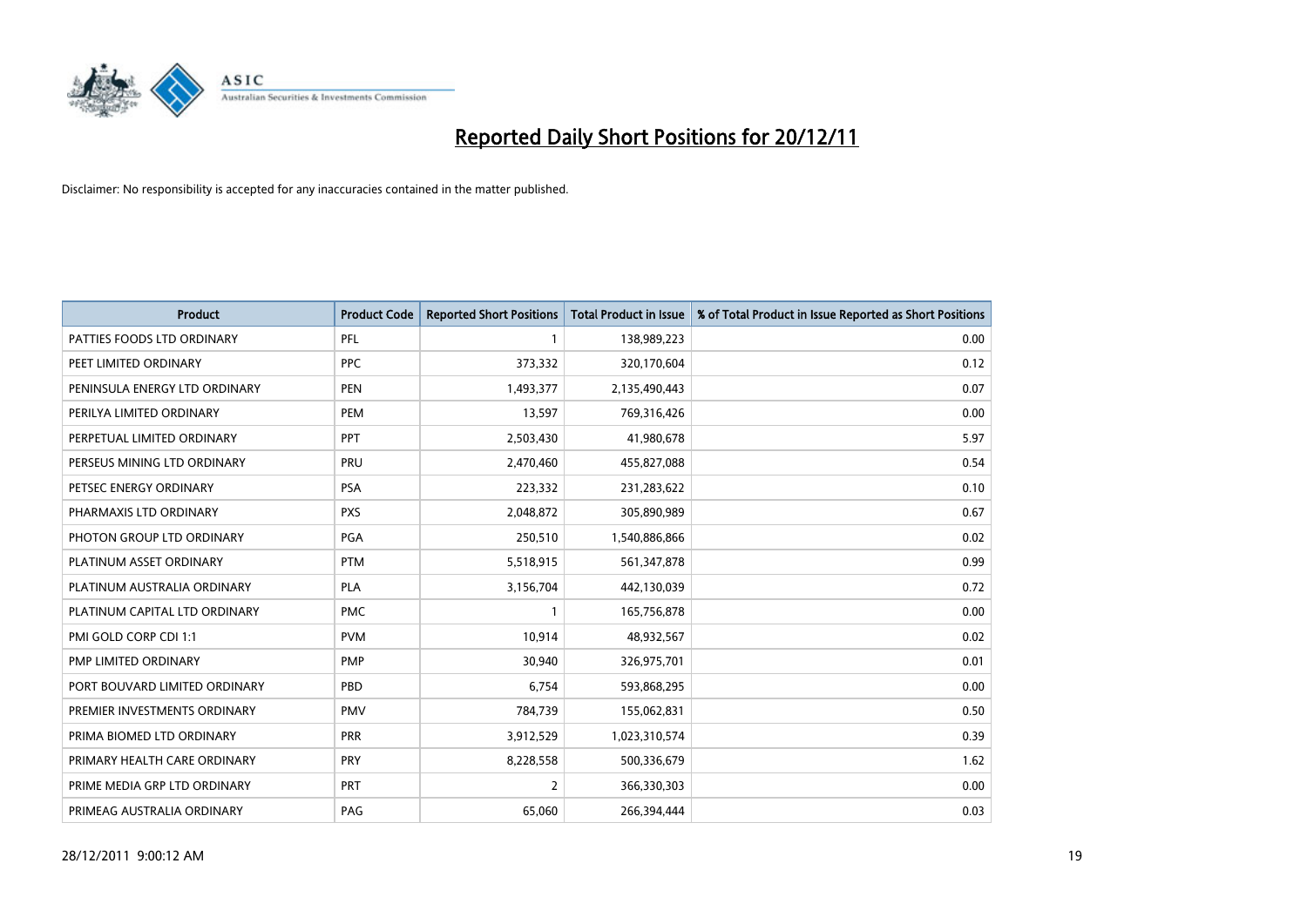

| <b>Product</b>                      | <b>Product Code</b> | <b>Reported Short Positions</b> | <b>Total Product in Issue</b> | % of Total Product in Issue Reported as Short Positions |
|-------------------------------------|---------------------|---------------------------------|-------------------------------|---------------------------------------------------------|
| PROGEN PHARMACEUTIC ORDINARY        | PGL                 | 151,596                         | 24,709,097                    | 0.61                                                    |
| PROGRAMMED ORDINARY                 | <b>PRG</b>          | 540,505                         | 118,169,908                   | 0.45                                                    |
| <b>PSIVIDA CORP CDI 1:1</b>         | <b>PVA</b>          | 6,878                           | 8,801,773                     | 0.08                                                    |
| <b>QANTAS AIRWAYS ORDINARY</b>      | QAN                 | 30,870,344                      | 2,265,123,620                 | 1.36                                                    |
| <b>OBE INSURANCE GROUP ORDINARY</b> | <b>OBE</b>          | 21,503,565                      | 1,115,545,692                 | 1.90                                                    |
| OR NATIONAL LIMITED ORDINARY        | QRN                 | 26,634,243                      | 2,440,000,000                 | 1.08                                                    |
| ORXPHARMA LTD ORDINARY              | <b>QRX</b>          | 458,473                         | 144,244,857                   | 0.32                                                    |
| <b>QUBE LOGISTICS HLDG ORDINARY</b> | QUB                 | 1,318,072                       | 873,556,430                   | 0.13                                                    |
| RAMELIUS RESOURCES ORDINARY         | <b>RMS</b>          | 2,349,088                       | 335,775,519                   | 0.69                                                    |
| RAMSAY HEALTH CARE ORDINARY         | <b>RHC</b>          | 1,749,406                       | 202,081,252                   | 0.85                                                    |
| <b>RCR TOMLINSON ORDINARY</b>       | <b>RCR</b>          | 69,867                          | 133,601,005                   | 0.05                                                    |
| <b>REA GROUP ORDINARY</b>           | <b>REA</b>          | 178,555                         | 131,714,699                   | 0.12                                                    |
| RECKON LIMITED ORDINARY             | <b>RKN</b>          | 820,676                         | 132,839,672                   | 0.61                                                    |
| <b>RED 5 LIMITED ORDINARY</b>       | <b>RED</b>          | 64,779                          | 128,412,536                   | 0.05                                                    |
| <b>RED FORK ENERGY ORDINARY</b>     | <b>RFE</b>          | 7,696                           | 310,229,853                   | 0.00                                                    |
| REDBANK ENERGY LTD ORDINARY         | AEI                 | 19                              | 786,287                       | 0.00                                                    |
| REED RESOURCES LTD ORDINARY         | <b>RDR</b>          | 2,424,530                       | 264,742,501                   | 0.91                                                    |
| REGIS RESOURCES ORDINARY            | <b>RRL</b>          | 1,568,133                       | 438,664,248                   | 0.35                                                    |
| RESMED INC CDI 10:1                 | <b>RMD</b>          | 5,994,110                       | 1,556,242,300                 | 0.38                                                    |
| RESOLUTE MINING ORDINARY            | <b>RSG</b>          | 3,695,741                       | 485,386,106                   | 0.74                                                    |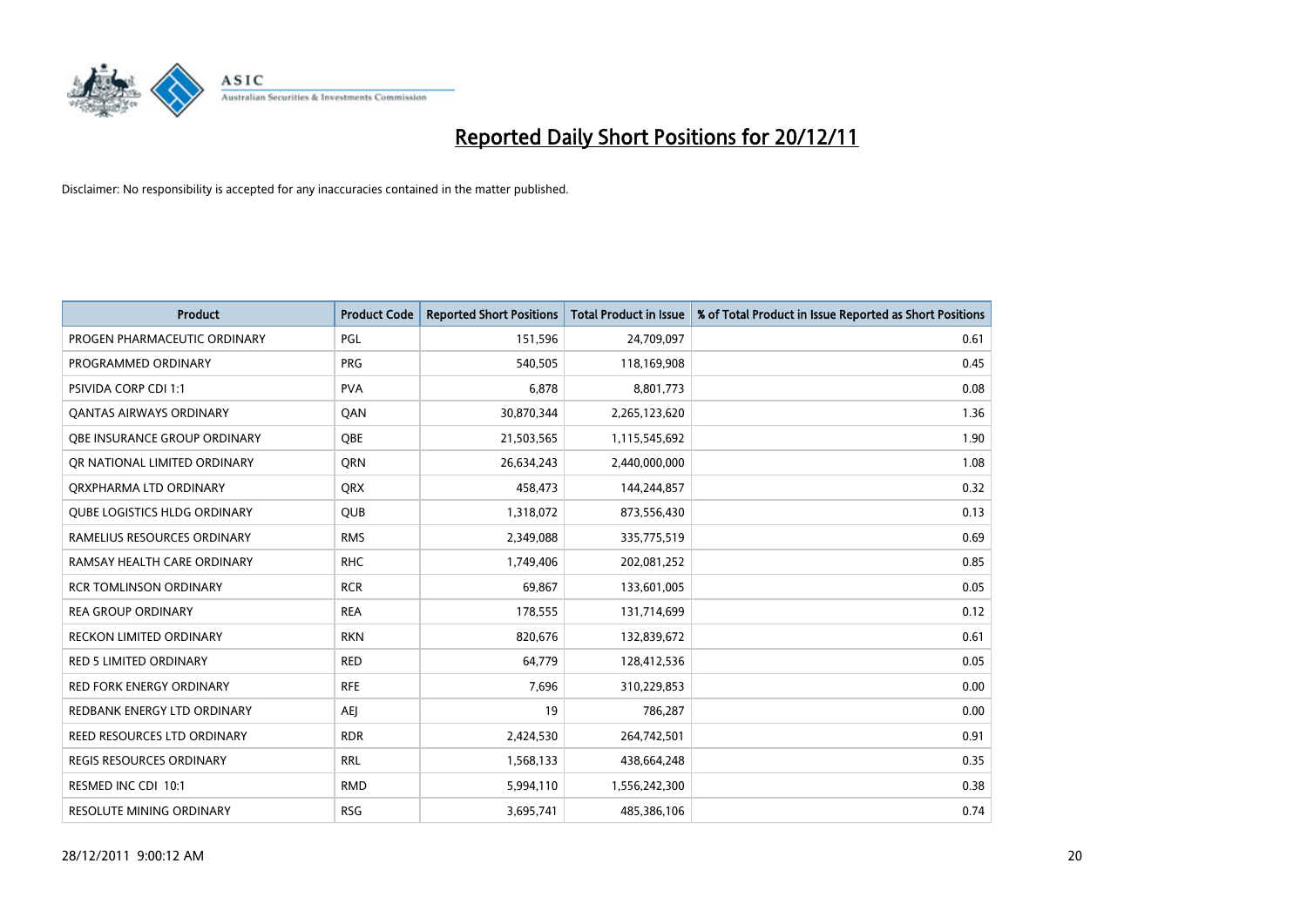

| <b>Product</b>                      | <b>Product Code</b> | <b>Reported Short Positions</b> | <b>Total Product in Issue</b> | % of Total Product in Issue Reported as Short Positions |
|-------------------------------------|---------------------|---------------------------------|-------------------------------|---------------------------------------------------------|
| <b>RESOURCE GENERATION ORDINARY</b> | <b>RES</b>          | 192,033                         | 262,895,652                   | 0.07                                                    |
| RETAIL FOOD GROUP ORDINARY          | <b>RFG</b>          | 6,915                           | 108,229,282                   | 0.01                                                    |
| REVERSE CORP LIMITED ORDINARY       | <b>REF</b>          | 125,041                         | 92,382,175                    | 0.14                                                    |
| REX MINERALS LIMITED ORDINARY       | <b>RXM</b>          | 1,287,187                       | 153,635,519                   | 0.83                                                    |
| <b>RHG LIMITED ORDINARY</b>         | <b>RHG</b>          | 31,776                          | 308,483,177                   | 0.01                                                    |
| <b>RIALTO ENERGY ORDINARY</b>       | <b>RIA</b>          | 207,297                         | 375,006,264                   | 0.05                                                    |
| RIO TINTO LIMITED ORDINARY          | <b>RIO</b>          | 26,989,460                      | 435,758,720                   | 6.16                                                    |
| <b>RIVERCITY MOTORWAY STAPLED</b>   | <b>RCY</b>          | 132,000                         | 957,010,115                   | 0.01                                                    |
| ROC OIL COMPANY ORDINARY            | <b>ROC</b>          | 2,367,901                       | 682,506,352                   | 0.34                                                    |
| ROYAL WOLF HOLDINGS ORDINARY        | <b>RWH</b>          | 82,000                          | 100,387,052                   | 0.08                                                    |
| SAI GLOBAL LIMITED ORDINARY         | SAI                 | 1,784,345                       | 202,263,251                   | 0.88                                                    |
| SALMAT LIMITED ORDINARY             | <b>SLM</b>          | 481,396                         | 159,802,174                   | 0.29                                                    |
| SAMSON OIL & GAS LTD ORDINARY       | SSN                 | 256,836                         | 1,750,183,770                 | 0.01                                                    |
| SANDFIRE RESOURCES ORDINARY         | <b>SFR</b>          | 1,843,252                       | 150,946,635                   | 1.21                                                    |
| SANTOS LTD ORDINARY                 | <b>STO</b>          | 11,163,318                      | 941,854,344                   | 1.15                                                    |
| SARACEN MINERAL ORDINARY            | SAR                 | 1,132,322                       | 593,993,240                   | 0.19                                                    |
| SEDGMAN LIMITED ORDINARY            | <b>SDM</b>          | 339,725                         | 212,215,619                   | 0.17                                                    |
| <b>SEEK LIMITED ORDINARY</b>        | <b>SEK</b>          | 15,890,499                      | 337,101,307                   | 4.70                                                    |
| SELECT HARVESTS ORDINARY            | SHV                 | 31,101                          | 56,392,664                    | 0.06                                                    |
| SENETAS CORPORATION ORDINARY        | <b>SEN</b>          | 756.999                         | 463,105,195                   | 0.16                                                    |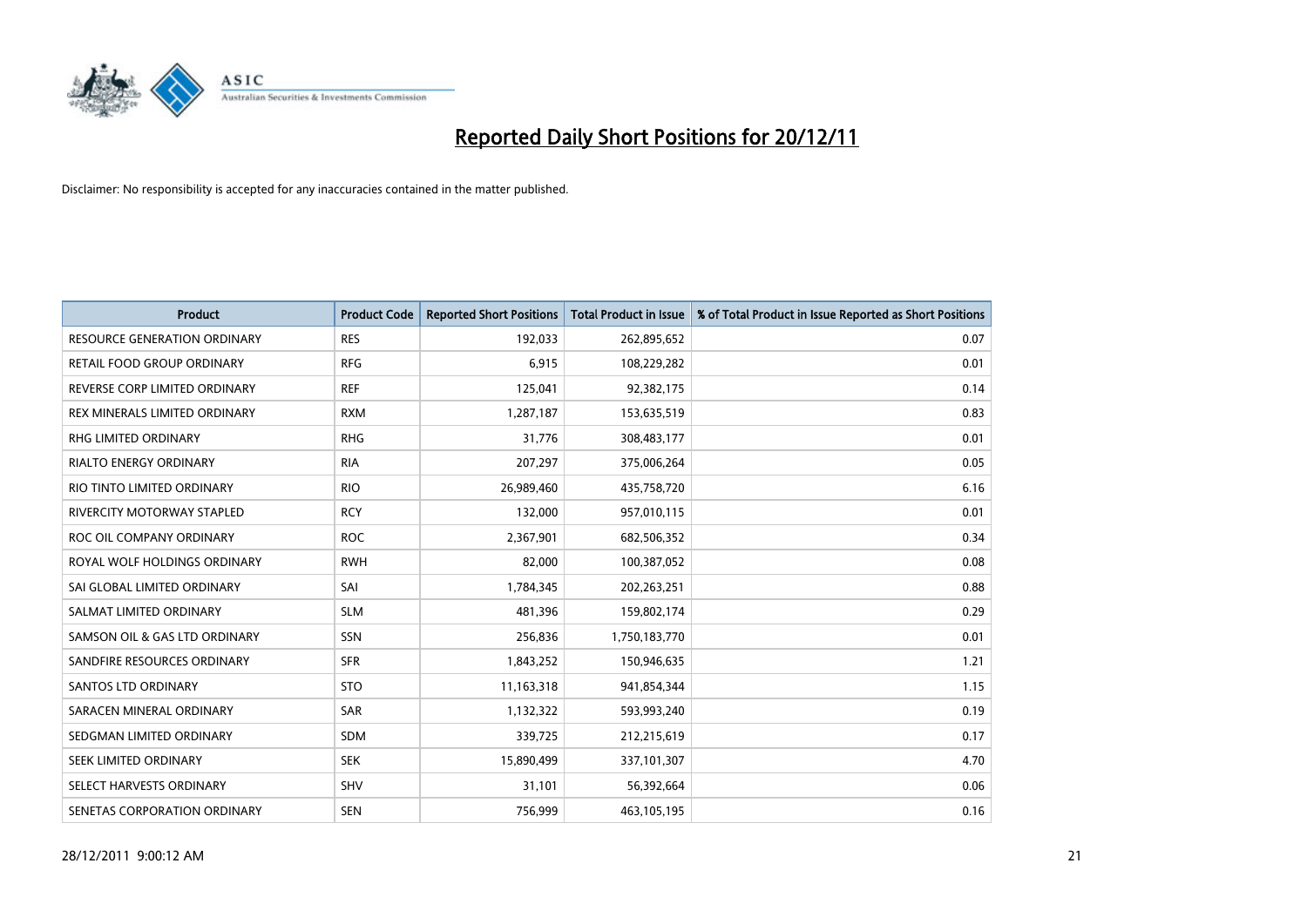

| <b>Product</b>                           | <b>Product Code</b> | <b>Reported Short Positions</b> | <b>Total Product in Issue</b> | % of Total Product in Issue Reported as Short Positions |
|------------------------------------------|---------------------|---------------------------------|-------------------------------|---------------------------------------------------------|
| SENEX ENERGY LIMITED ORDINARY            | <b>SXY</b>          | 400.000                         | 918,467,416                   | 0.04                                                    |
| SERVCORP LIMITED ORDINARY                | SRV                 | 26,183                          | 98,440,807                    | 0.03                                                    |
| SERVICE STREAM ORDINARY                  | <b>SSM</b>          | 344,663                         | 283,418,867                   | 0.12                                                    |
| SEVEN GROUP HOLDINGS CONV. RED. PREF.    | <b>SVWPA</b>        | 81,918                          | 4,963,640                     | 1.65                                                    |
| SEVEN GROUP HOLDINGS ORDINARY            | <b>SVW</b>          | 851,408                         | 306,410,281                   | 0.28                                                    |
| SEVEN WEST MEDIA LTD ORDINARY            | <b>SWM</b>          | 2,935,375                       | 645,719,542                   | 0.43                                                    |
| SIGMA PHARMACEUTICAL ORDINARY            | SIP                 | 12,882,018                      | 1,178,626,572                 | 1.10                                                    |
| SILEX SYSTEMS ORDINARY                   | <b>SLX</b>          | 490,347                         | 170,133,997                   | 0.29                                                    |
| SILVER LAKE RESOURCE ORDINARY            | <b>SLR</b>          | 414,884                         | 219,764,063                   | 0.19                                                    |
| SIMS METAL MGMT LTD ORDINARY             | <b>SGM</b>          | 3,805,101                       | 206,338,686                   | 1.81                                                    |
| SINGAPORE TELECOMM. CHESS DEPOSITARY INT | <b>SGT</b>          | 7,208,859                       | 190,439,807                   | 3.78                                                    |
| SIRIUS RESOURCES NL ORDINARY             | <b>SIR</b>          | 82,500                          | 137,134,586                   | 0.06                                                    |
| SKILLED GROUP LTD ORDINARY               | <b>SKE</b>          | 46,952                          | 233,403,776                   | 0.01                                                    |
| SKY CITY ENTERTAIN, ORDINARY             | <b>SKC</b>          | 9,856                           | 576,958,340                   | 0.00                                                    |
| SMS MANAGEMENT, ORDINARY                 | <b>SMX</b>          | 166,590                         | 68,290,180                    | 0.23                                                    |
| SONIC HEALTHCARE ORDINARY                | <b>SHL</b>          | 5,586,744                       | 389,969,875                   | 1.43                                                    |
| SOUL PATTINSON (W.H) ORDINARY            | SOL                 | 2,445                           | 238,640,580                   | 0.00                                                    |
| SOUTH BOULDER MINES ORDINARY             | <b>STB</b>          | 157,583                         | 87,115,688                    | 0.18                                                    |
| SP AUSNET STAPLED SECURITIES             | <b>SPN</b>          | 1,417,307                       | 2,850,932,204                 | 0.03                                                    |
| SPARK INFRASTRUCTURE STAPLED NOTE & UNIT | SKI                 | 16.820.095                      | 1,326,734,264                 | 1.25                                                    |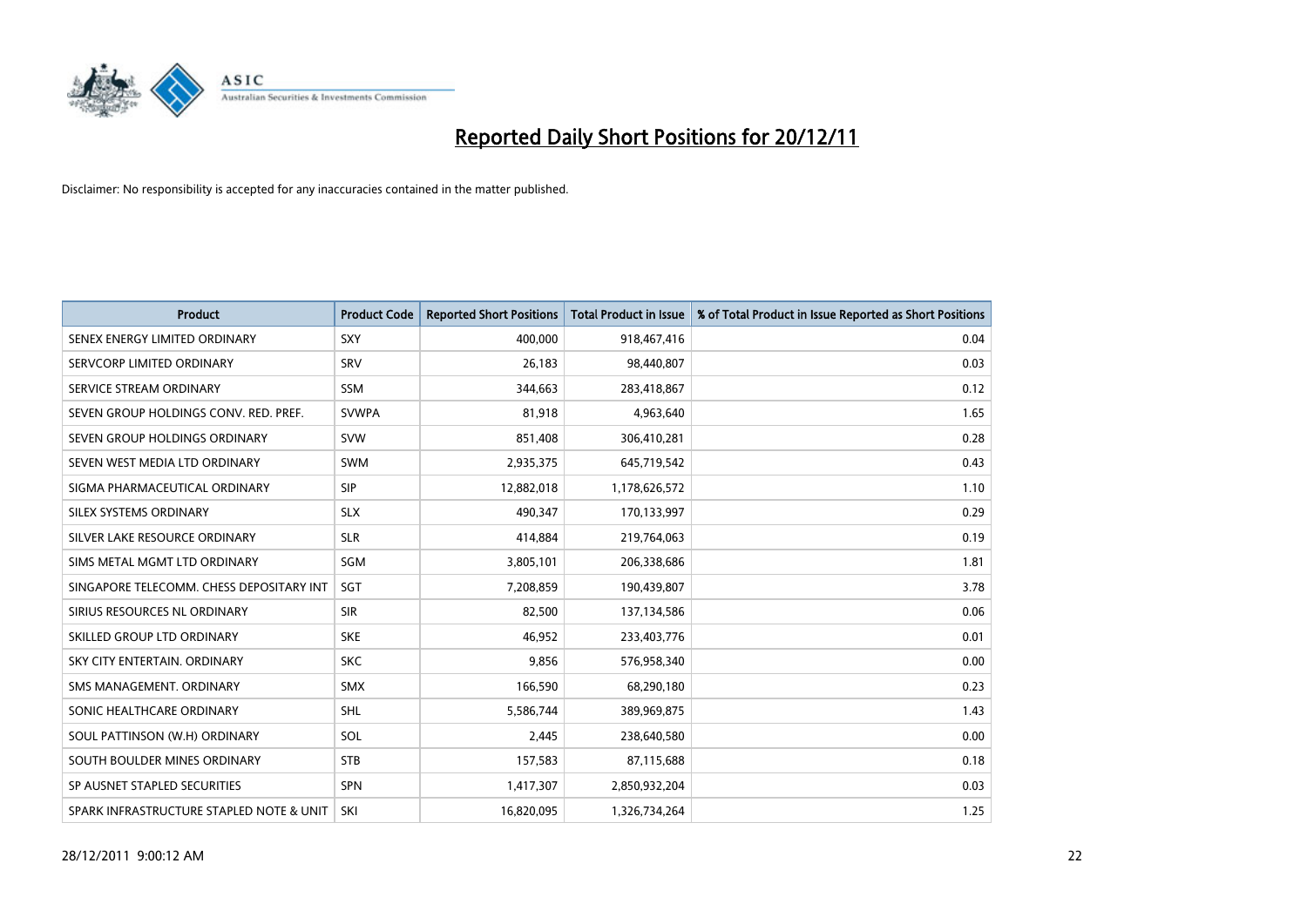

| <b>Product</b>                       | <b>Product Code</b> | <b>Reported Short Positions</b> | <b>Total Product in Issue</b> | % of Total Product in Issue Reported as Short Positions |
|--------------------------------------|---------------------|---------------------------------|-------------------------------|---------------------------------------------------------|
| SPDR 200 FUND ETF UNITS              | <b>STW</b>          | 8                               | 51,878,556                    | 0.00                                                    |
| SPECIALTY FASHION ORDINARY           | <b>SFH</b>          | 672,891                         | 192,086,121                   | 0.35                                                    |
| SPOTLESS GROUP LTD ORDINARY          | <b>SPT</b>          | 1,149,245                       | 265,454,407                   | 0.43                                                    |
| ST BARBARA LIMITED ORDINARY          | <b>SBM</b>          | 6,524,431                       | 325,615,389                   | 2.02                                                    |
| STANMORE COAL LTD ORDINARY           | <b>SMR</b>          | 17,231                          | 146,276,367                   | 0.01                                                    |
| STARPHARMA HOLDINGS ORDINARY         | SPL                 | 1,853,288                       | 280,595,325                   | 0.65                                                    |
| STH AMERICAN COR LTD ORDINARY        | SAY                 | 9,200                           | 257,785,604                   | 0.00                                                    |
| STHN CROSS MEDIA ORDINARY            | SXL                 | 2,675,583                       | 705,766,444                   | 0.39                                                    |
| STOCKLAND UNITS/ORD STAPLED          | SGP                 | 25,732,929                      | 2,316,509,153                 | 1.06                                                    |
| STRAITS RES LTD. ORDINARY            | SRO                 | 494,060                         | 324,796,141                   | 0.15                                                    |
| STW COMMUNICATIONS ORDINARY          | SGN                 | 285,341                         | 363,403,799                   | 0.07                                                    |
| SUNCORP GROUP LTD ORDINARY           | <b>SUN</b>          | 9,018,594                       | 1,286,600,980                 | 0.69                                                    |
| SUNDANCE ENERGY ORDINARY             | <b>SEA</b>          | 163,551                         | 277,098,474                   | 0.06                                                    |
| SUNDANCE RESOURCES ORDINARY          | SDL                 | 5,472,300                       | 2,918,672,169                 | 0.18                                                    |
| SUNLAND GROUP LTD ORDINARY           | <b>SDG</b>          | 26,203                          | 201,578,526                   | 0.01                                                    |
| SUPER RET REP LTD ORDINARY           | SUL                 | 1,078,430                       | 194,754,593                   | 0.55                                                    |
| SWICK MINING ORDINARY                | <b>SWK</b>          | 1,548                           | 237,024,970                   | 0.00                                                    |
| SYMEX HOLDINGS ORDINARY              | <b>SYM</b>          | 6,633                           | 191,593,493                   | 0.00                                                    |
| <b>TABCORP HOLDINGS LTD ORDINARY</b> | <b>TAH</b>          | 4,291,979                       | 712,805,880                   | 0.58                                                    |
| TALENT2 INTERNATION ORDINARY         | <b>TWO</b>          | 11,257                          | 147,403,701                   | 0.01                                                    |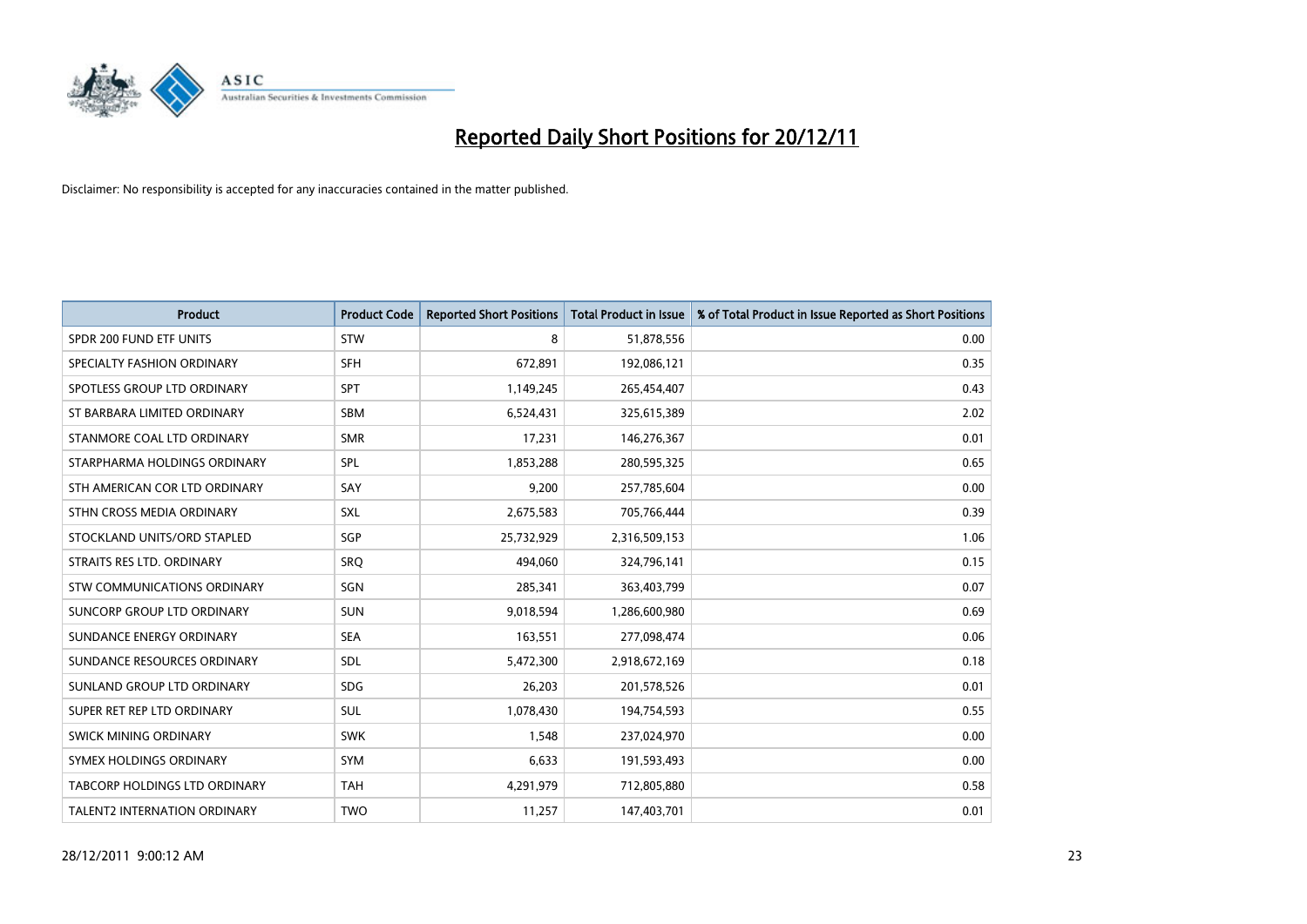

| <b>Product</b>                       | <b>Product Code</b> | <b>Reported Short Positions</b> | <b>Total Product in Issue</b> | % of Total Product in Issue Reported as Short Positions |
|--------------------------------------|---------------------|---------------------------------|-------------------------------|---------------------------------------------------------|
| <b>TANAMI GOLD NL ORDINARY</b>       | <b>TAM</b>          | 150,121                         | 260,997,677                   | 0.06                                                    |
| TAP OIL LIMITED ORDINARY             | <b>TAP</b>          | 3,070,719                       | 240,995,311                   | 1.29                                                    |
| TASSAL GROUP LIMITED ORDINARY        | <b>TGR</b>          | 100,683                         | 146,304,404                   | 0.06                                                    |
| TATTS GROUP LTD ORDINARY             | <b>TTS</b>          | 14,662,484                      | 1,340,758,701                 | 1.08                                                    |
| <b>TELECOM CORPORATION ORDINARY</b>  | <b>TEL</b>          | 12,022,890                      | 1,925,409,580                 | 0.61                                                    |
| <b>TELSTRA CORPORATION, ORDINARY</b> | <b>TLS</b>          | 38,872,909                      | 12,443,074,357                | 0.30                                                    |
| TEN NETWORK HOLDINGS ORDINARY        | <b>TEN</b>          | 50,661,712                      | 1,045,236,720                 | 4.88                                                    |
| TERANGA GOLD CORP CDI 1:1            | <b>TGZ</b>          | 129,957                         | 156,228,063                   | 0.07                                                    |
| TEXON PETROLEUM LTD ORDINARY         | <b>TXN</b>          | 29,313                          | 242,539,848                   | 0.01                                                    |
| TFS CORPORATION LTD ORDINARY         | <b>TFC</b>          | 100,515                         | 279,621,829                   | 0.04                                                    |
| THAKRAL HOLDINGS GRP ORDINARY/UNIT   | <b>THG</b>          | 2                               | 585,365,014                   | 0.00                                                    |
| THE REJECT SHOP ORDINARY             | <b>TRS</b>          | 1,632,544                       | 26,071,170                    | 6.26                                                    |
| THOR MINING PLC CHESS DEPOSITARY 1:1 | <b>THR</b>          | 2,307                           | 222,489,120                   | 0.00                                                    |
| THORN GROUP LIMITED ORDINARY         | <b>TGA</b>          | 87,264                          | 146,091,970                   | 0.05                                                    |
| <b>TIGER RESOURCES ORDINARY</b>      | <b>TGS</b>          | 2,318,252                       | 671,110,549                   | 0.32                                                    |
| <b>TISHMAN SPEYER UNITS</b>          | <b>TSO</b>          | 41,524                          | 338,440,904                   | 0.01                                                    |
| TNG LIMITED ORDINARY                 | <b>TNG</b>          | 4,321                           | 284,803,062                   | 0.00                                                    |
| TOLL HOLDINGS LTD ORDINARY           | <b>TOL</b>          | 21,412,502                      | 717,133,875                   | 2.96                                                    |
| TORO ENERGY LIMITED ORDINARY         | <b>TOE</b>          | 35,404                          | 975,436,676                   | 0.00                                                    |
| TOWER LIMITED ORDINARY               | <b>TWR</b>          | 689,519                         | 265,176,580                   | 0.26                                                    |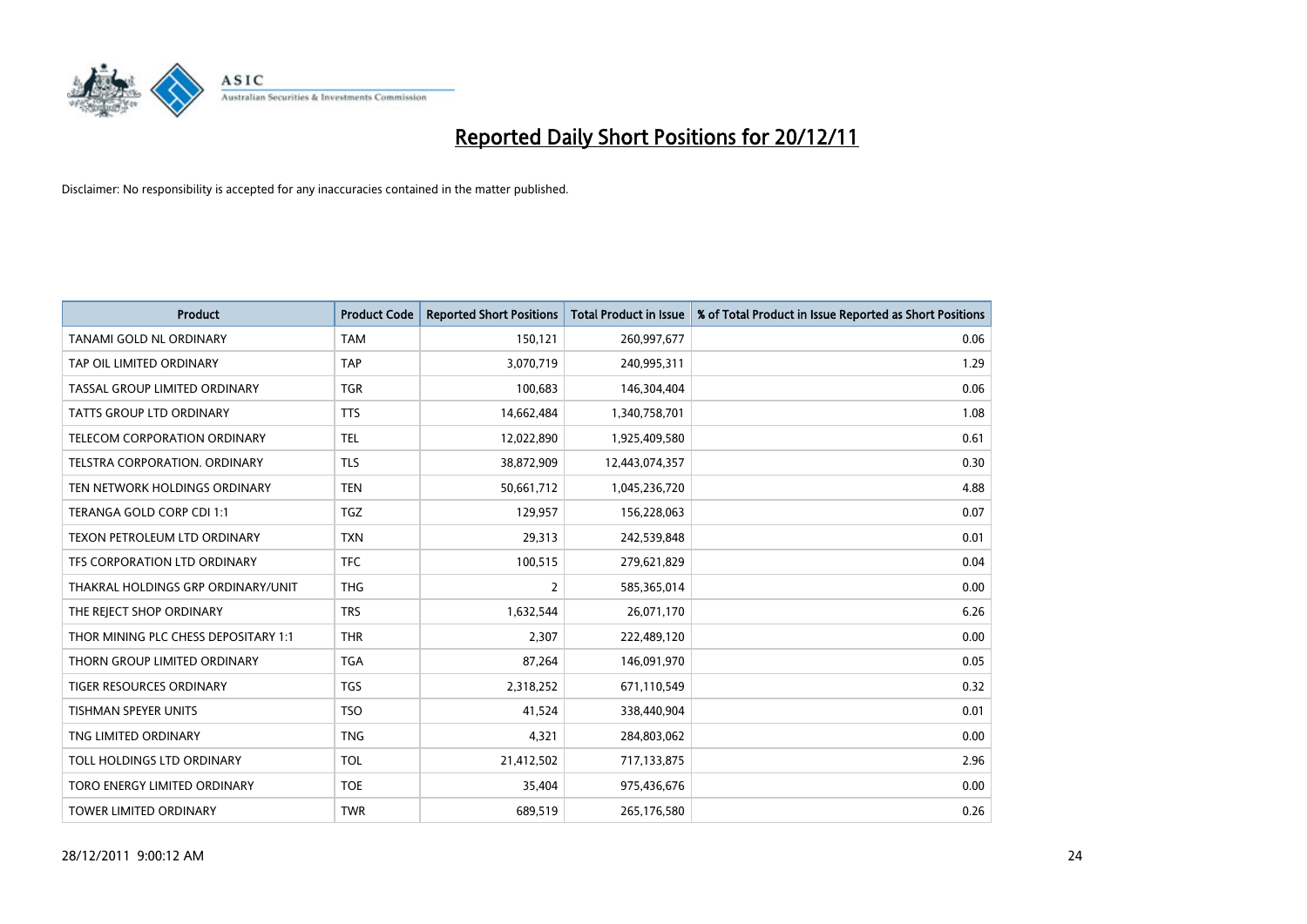

| <b>Product</b>                          | <b>Product Code</b> | <b>Reported Short Positions</b> | <b>Total Product in Issue</b> | % of Total Product in Issue Reported as Short Positions |
|-----------------------------------------|---------------------|---------------------------------|-------------------------------|---------------------------------------------------------|
| TOX FREE SOLUTIONS ORDINARY             | <b>TOX</b>          | 18.840                          | 97,626,882                    | 0.01                                                    |
| TPG TELECOM LIMITED ORDINARY            | <b>TPM</b>          | 3,358,565                       | 793,808,141                   | 0.40                                                    |
| <b>TRANSFIELD SERVICES ORDINARY</b>     | <b>TSE</b>          | 3,945,988                       | 546,763,410                   | 0.70                                                    |
| TRANSPACIFIC INDUST, ORDINARY           | <b>TPI</b>          | 10,316,856                      | 1,578,209,025                 | 0.64                                                    |
| TRANSURBAN GROUP TRIPLE STAPLED SEC.    | <b>TCL</b>          | 5,038,535                       | 1,451,447,154                 | 0.34                                                    |
| TREASURY WINE ESTATE ORDINARY           | <b>TWE</b>          | 14,265,408                      | 647,227,144                   | 2.19                                                    |
| <b>TRINITY GROUP STAPLED SECURITIES</b> | <b>TCO</b>          | 3,419                           | 193,235,631                   | 0.00                                                    |
| TROY RESOURCES NL ORDINARY              | <b>TRY</b>          | 77,282                          | 88,608,823                    | 0.09                                                    |
| UGL LIMITED ORDINARY                    | UGL                 | 3,975,646                       | 166,047,171                   | 2.40                                                    |
| UNILIFE CORPORATION CDI 6:1             | <b>UNS</b>          | 211,168                         | 261,003,756                   | 0.08                                                    |
| <b>UXC LIMITED ORDINARY</b>             | <b>UXC</b>          | 5,633                           | 306,933,250                   | 0.00                                                    |
| <b>VDM GROUP LIMITED ORDINARY</b>       | <b>VMG</b>          | 377,028                         | 932,485,103                   | 0.04                                                    |
| <b>VENTNOR RES LTD ORDINARY</b>         | <b>VRX</b>          | 3,511                           | 43,038,500                    | 0.01                                                    |
| <b>VENTURE MINERALS ORDINARY</b>        | <b>VMS</b>          | 379,524                         | 221,093,592                   | 0.16                                                    |
| <b>VIEW RESOURCES LTD ORDINARY</b>      | <b>VRE</b>          | 1.760                           | 881,953,670                   | 0.00                                                    |
| VILLAGE ROADSHOW LTD ORDINARY           | <b>VRL</b>          | 200                             | 151,509,841                   | 0.00                                                    |
| <b>VIRGIN AUS HLDG LTD ORDINARY</b>     | <b>VAH</b>          | 21,986,980                      | 2,210,197,600                 | 0.98                                                    |
| <b>VITA GROUP LTD ORDINARY</b>          | <b>VTG</b>          | 75,190                          | 142,499,800                   | 0.05                                                    |
| VITERRA INC CDI 1:1                     | <b>VTA</b>          | 3,828                           | 68,629,939                    | 0.01                                                    |
| WATPAC LIMITED ORDINARY                 | <b>WTP</b>          | 16,461                          | 185,160,973                   | 0.00                                                    |